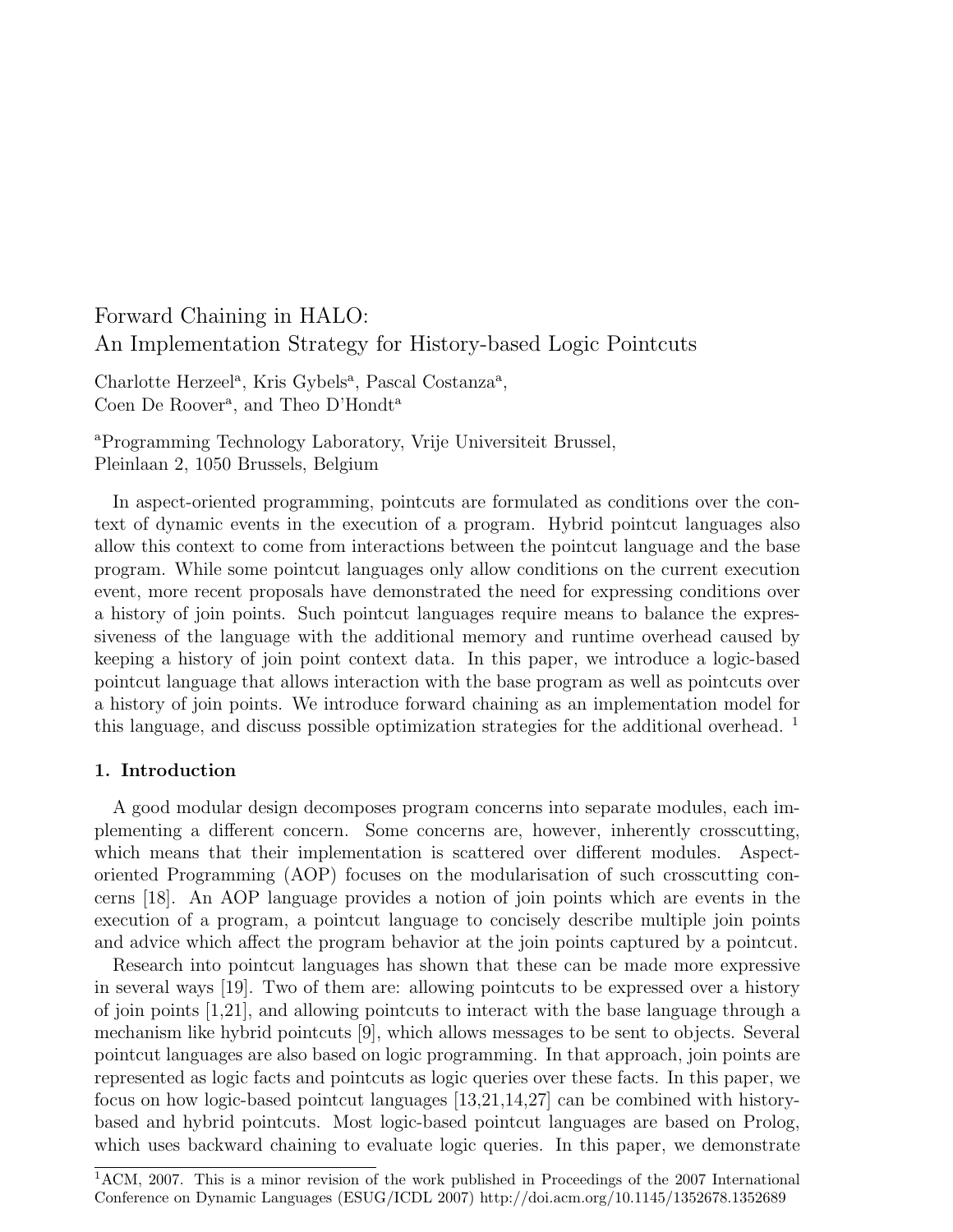

Figure 1. A small e-shop application.

why this chaining strategy fails for a combination of history-based and hybrid pointcuts, and introduce forward chaining as an alternative. The contributions of this paper are:

- We introduce a novel logic-based pointcut language, HALO, which allows both pointcuts over a history of join points as well as a mechanism to interact with the base language.
- We introduce forward chaining, in particular the Rete algorithm, as an implementation strategy for such a language, including our extension to Rete to support expressing temporal relations between join points in the history.
- We discuss how the predicates for expressing temporal relations in HALO enable space optimization of the join point history.

In the next section, we introduce a small running example demonstrating the need for a pointcut that is both history-based and interacts with the base program. In Section 3, we introduce a logic-based pointcut language that supports both features. In Section 4, we contrast backward and forward chaining, and more extensively discuss the Rete-based implementation of HALO. The final sections of the paper contrast HALO with related work, and discuss future work and our conclusions.

# 2. Running example

We use a simple e-commerce application as a running example to illustrate HALO. A UML diagram for this example is given in Figure 1. Users have an account and have to log in before they can add articles to their shopping basket of which the total price is calculated when they check out.

To attract customers, the shop occasionally engages in promotional marketing campaigns. The application therefore has a singleton class Promotions which gives the current rate of discount for each article. Several variations of this class are possible. It can be implemented as a simple table that stores the current discount rate for each article. The computation can, however, be more complex, for example based on the current amount of stock for the article.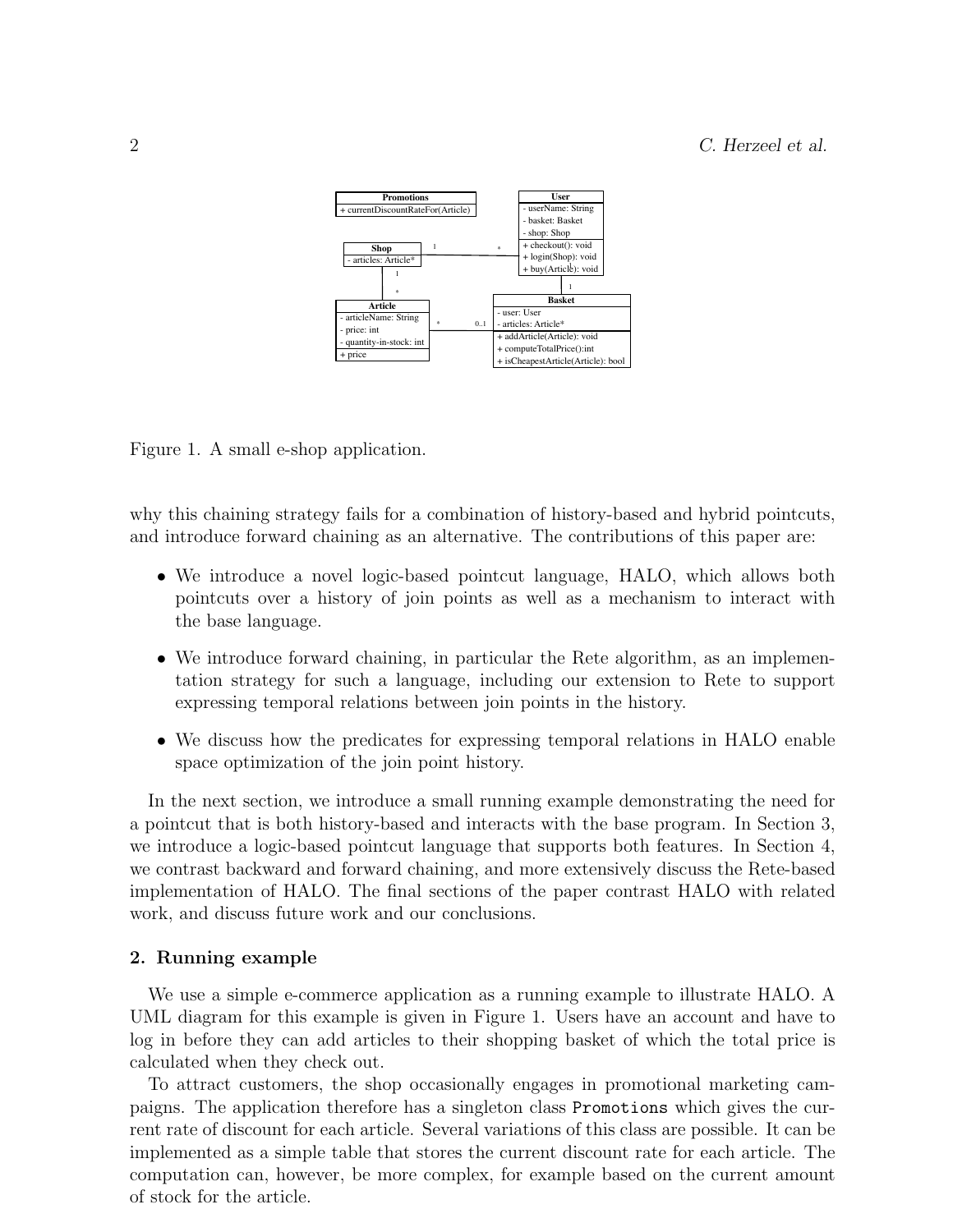In this example, one possible effect of the promotions is that banners pop up to advertise promotions. Another possible effect of the promotions is that customers get a discount on articles when they check out. Giving discounts is based on the past discount rate for an article. The idea is that if a promotion for an article was advertised, the user should still get the discount when she checks out, even if the promotion is no longer active. The latter can be implemented as a "discount" aspect. Depending on the shop's strategy, the aspect can give the rate from when the user logged in or from when she added the article to her basket.

This is a small example, but it is sufficient to motivate a pointcut language with two features: (1) the ability to interact with the base language to invoke the promotion object's method for determining the current discount rate, and (2) the ability to refer to past join points. While the aspect can be expressed in a pointcut language lacking either feature, it requires some effort to do so. Notably, the programmer has to provide the necessary mechanism for manually accessing and recording the past discount rate by writing two pieces of advice: The first one defines a pointcut to capture when the user logs in, and the advice body records the current discount rates of the articles. The second piece of advice defines a pointcut to capture when the checkout happens, and determines the right discount rate for an article from the recorded rates. That approach becomes more complicated the more pointcuts involve additional past join points or past data. In the next section, we introduce a logic-based pointcut language that supports both features, which allows the pointcut to be expressed more concisely. A detailed comparison of the implementation of the e-shop application solelely relying on Common Lisp and a version implemented using HALO was reported on in previous work [15]. The focus of this paper is the definition and implementation details of the HALO language.

### 3. The HALO Language

HALO ("History-based Aspects using LOgic") is a novel logic-based pointcut language for the Common Lisp Object System (CLOS) [5] that allows pointcuts to be expressed over a history of join points, as well as allowing interactions with the base language. In contrast with earlier work on logic-based pointcut languages that offer a history of join points [21], HALO imposes a fixed set of temporal predicates for expressing pointcuts over the history, drawn from temporal logic. In the next section, we discuss how imposing a fixed set of built-in predicates allows a runtime space optimization of the join point history based on the semantics of the predicates. The related work section contrasts this approach with the static analysis of the open set of predicates of earlier work. In this section, we first discuss the background on logic-based pointcut languages, and briefly give an overview of temporal logic programming. We then explain the HALO language in more detail.

### 3.1. Logic Pointcuts over Join Point Histories

### Background on logic-based pointcut languages

Previous work on CARMA [13] and other logic-based pointcut languages [21,14,27] has demonstrated the suitability of logic programming [20] as the basis for a pointcut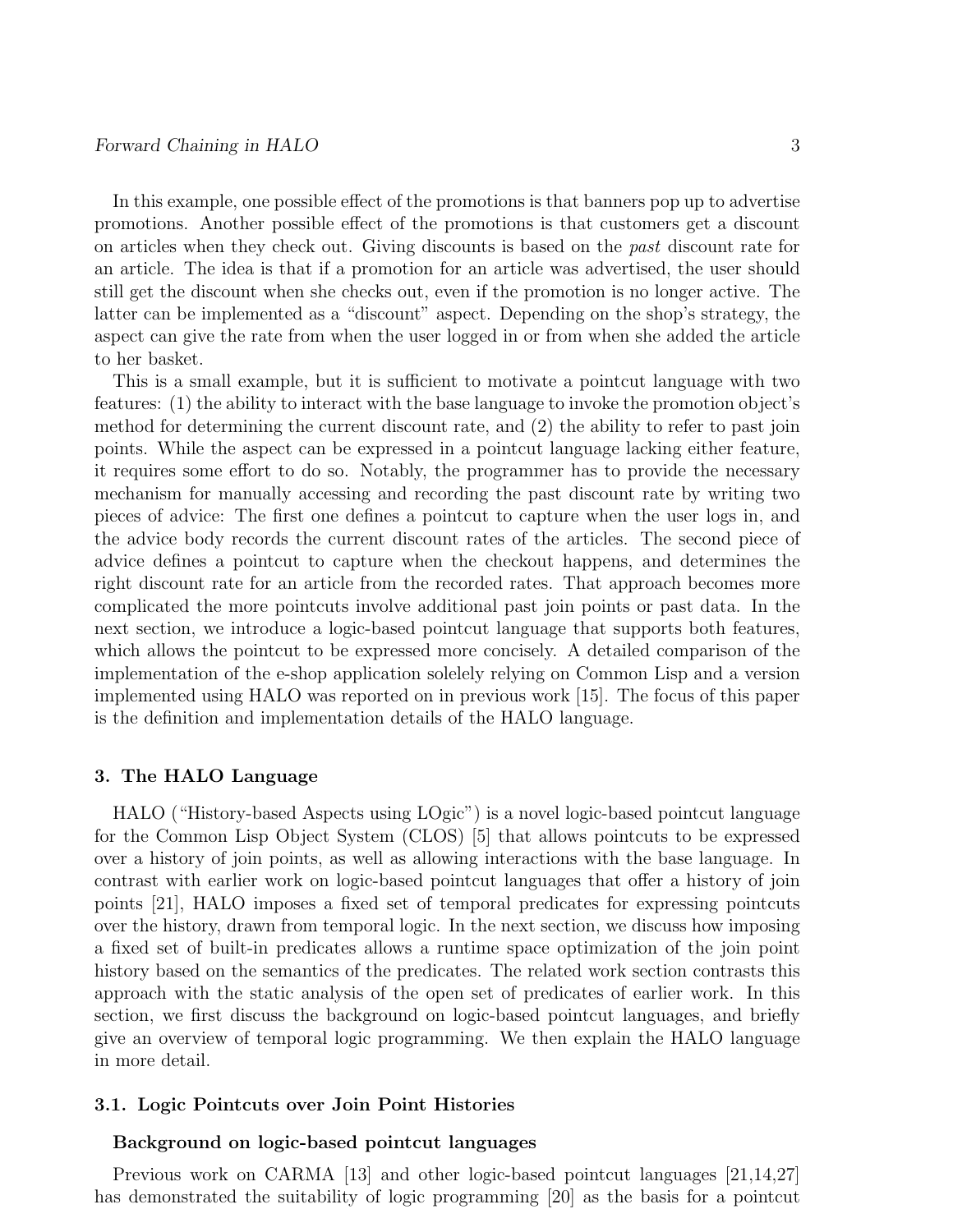language. The core idea behind these languages is to represent join points as logic facts and write pointcuts as logic queries over these facts. In particular, variations of the logic programming language Prolog [8] are often used as query languages.

### Temporal logic

To deal with temporal relations between join points in the join point history, HALO is in particular based on temporal logic programming. Between any two join points generated during the execution of a program there exists a temporal relation. This relation can henceforth be used to concisely describe sequences of join points in a pointcut. HALO offers a set of higher-order predicates to describe temporal relations between pointcuts. Higher-order temporal predicates are important for expressing hybrid pointcuts, as they indicate at what time the interaction with the base language should occur. In addition, as explained in Section 4.4, a predefined set of temporal predicates makes it possible to optimize the memory usage of a history-based pointcut language.

There are different variants of temporal logic programming [12]. These variants primarily differ in the way time is modeled (i.e. discrete or continuous, finite or infinite, etc.). A discrete time model is most suited for a pointcut language, as join points are discrete events occurring during the execution of a program. The predicates available for expressing temporal relations constitute another important difference. Most of these predicates express an ordering relation and can either be past- or future-oriented, while in some logics both are provided. For example, J-LO [6] uses linear temporal logic which provides future-oriented predicates. HALO, on the other hand, uses a past-oriented subset of metric temporal logic programming (MTL) [7].

### 3.2. HALO Advice Language

As the focus of research involving HALO is the pointcut language itself, HALO adopts the advice mechanism used in most other general-purpose aspect languages. The advice body is written in the base program language, in this case Common Lisp. Unlike other advice languages, there is no construct to distinguish between "before" and "after" advice. Instead, the join point model includes distinct "entry" and "return" join points on which the application of a piece of advice has the same effect as "before" or "after" advice in other languages.

An example to illustrate the form in which pieces of advice are written:

```
(at ((gf-call 'buy ?arguments))
   (print "Buy was invoked with arguments: " ?arguments))
```
This is an example of a straightforward logging aspect. Its pointcut comprises one condition using the predicate  $gf$ -call. The predicate  $gf$ -call is short for "generic function" call". In CLOS, methods are not associated with single classes and do not have a hidden "receiver" argument as in other object-oriented programming languages. Instead, method dispatch occurs on the dynamic type of all arguments. Methods are grouped into generic functions, which perform the dynamic dispatch when called. The concept of sending a message with name  $n$  to an object comes down to invoking the generic function named  $n$ with that object as one of the arguments. In the pointcut, the predicate gf-call is used for matching calls to the generic-function named "buy". The arguments of this call will be bound to the logic variable ?arguments.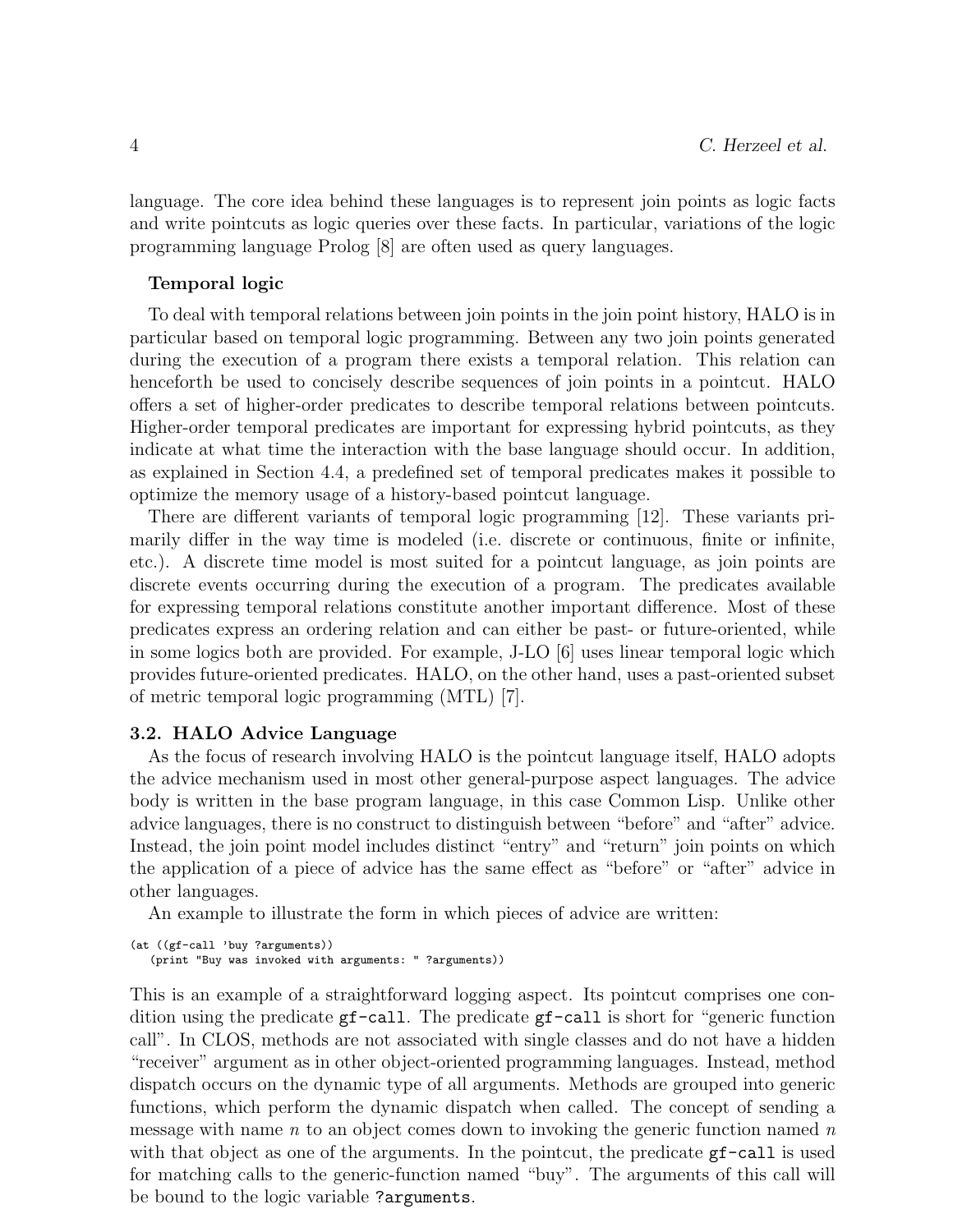# Forward Chaining in HALO 5

| pointcut            | $\mathbb{Z}^{\times}$  | $(primitive-point cut > escape > * tpointcut >)$                                      |  |  |  |
|---------------------|------------------------|---------------------------------------------------------------------------------------|--|--|--|
| pointcut            | $\mathbb{C}^{\times}$  | $(primitive-point cut > escape > *(since < tpointcut > tpointcut >))$                 |  |  |  |
| toointcut           |                        | $\therefore$ ({< temporal >  not} < pointcut >)                                       |  |  |  |
|                     |                        | $primitive\_pointcut$ :: < gf_call > < gf_return > < get > < set > < set > < create > |  |  |  |
|                     |                        | $  eturn > < m_call >$                                                                |  |  |  |
| escape              | $\mathbb{N}^+$         | $(escape ?variable < lisp-form >)$                                                    |  |  |  |
| $gf_{\text{-}call}$ | $\mathbb{R}^+$         | $(gf\text{-}call ?gfName ?arguments)$                                                 |  |  |  |
|                     |                        | Generic function call join point                                                      |  |  |  |
| $m$ <sub>call</sub> | $\mathbb{R}^2$         | $(method-call ?methodName ? arguments ?specializers)$                                 |  |  |  |
|                     |                        | Method call join point                                                                |  |  |  |
| $gf_{-}return$      | $\mathbb{R}^{\bullet}$ | $(gf-return ?gfName ? arguments ?rvalue)$                                             |  |  |  |
|                     |                        | Generic function return join point                                                    |  |  |  |
| $m\_return$         | $\mathbb{R}^{\bullet}$ | $(method-return ?methodName ? arguments ?specializers ?rvalue)$                       |  |  |  |
|                     |                        | Method return join point                                                              |  |  |  |
| get                 | $\mathbb{R}^{\bullet}$ | (slot.get ?obj ?slotName ?value)                                                      |  |  |  |
|                     |                        | Slot get join point                                                                   |  |  |  |
| set                 | $\mathbb{R}^{\bullet}$ | $(slot-set ?obj ?slotName ?oldValue ?newValue)$                                       |  |  |  |
|                     |                        | Slot set join point                                                                   |  |  |  |
| create              | $\mathbb{R}^{\bullet}$ | (create ? className ? instance)                                                       |  |  |  |
|                     |                        | Instance creation join point                                                          |  |  |  |
| temporal            | $\ddot{\phantom{1}}$ : | $most-recent   all-past   cflow$                                                      |  |  |  |
|                     |                        | Temporal relations                                                                    |  |  |  |

Figure 2. Grammar for HALO pointcut language. For conciseness we have depicted the arguments of the different predicates as logic variables preceded by a "?".

The advice body consists of a call to the Common Lisp function print. The example shows that it is possible to pass logic variables from the pointcut to the advice body. Logic queries, and thus pointcuts, can have multiple solutions with different values for the variables. The advice body is executed for every solution of the query.

### 3.3. HALO Pointcut Language

In a logic pointcut language, pointcuts are expressed as queries using logic predicates. The built-in predicates of HALO fall into two classes: the primitive predicates that distinguish between types of join points, and higher-order temporal predicates for dealing with temporal relationships between join points. The predicates are summarized in Figure 2.

Note that as HALO is a pointcut language for Common Lisp, Lisp-style list syntax is used for logic pointcut queries. Variables are written with a question mark, as in ?var. For example, the expression (gf-call 'buy ?args) would be written in Prolog as gf-call(buy, Args), where variables are written with initial capital letters.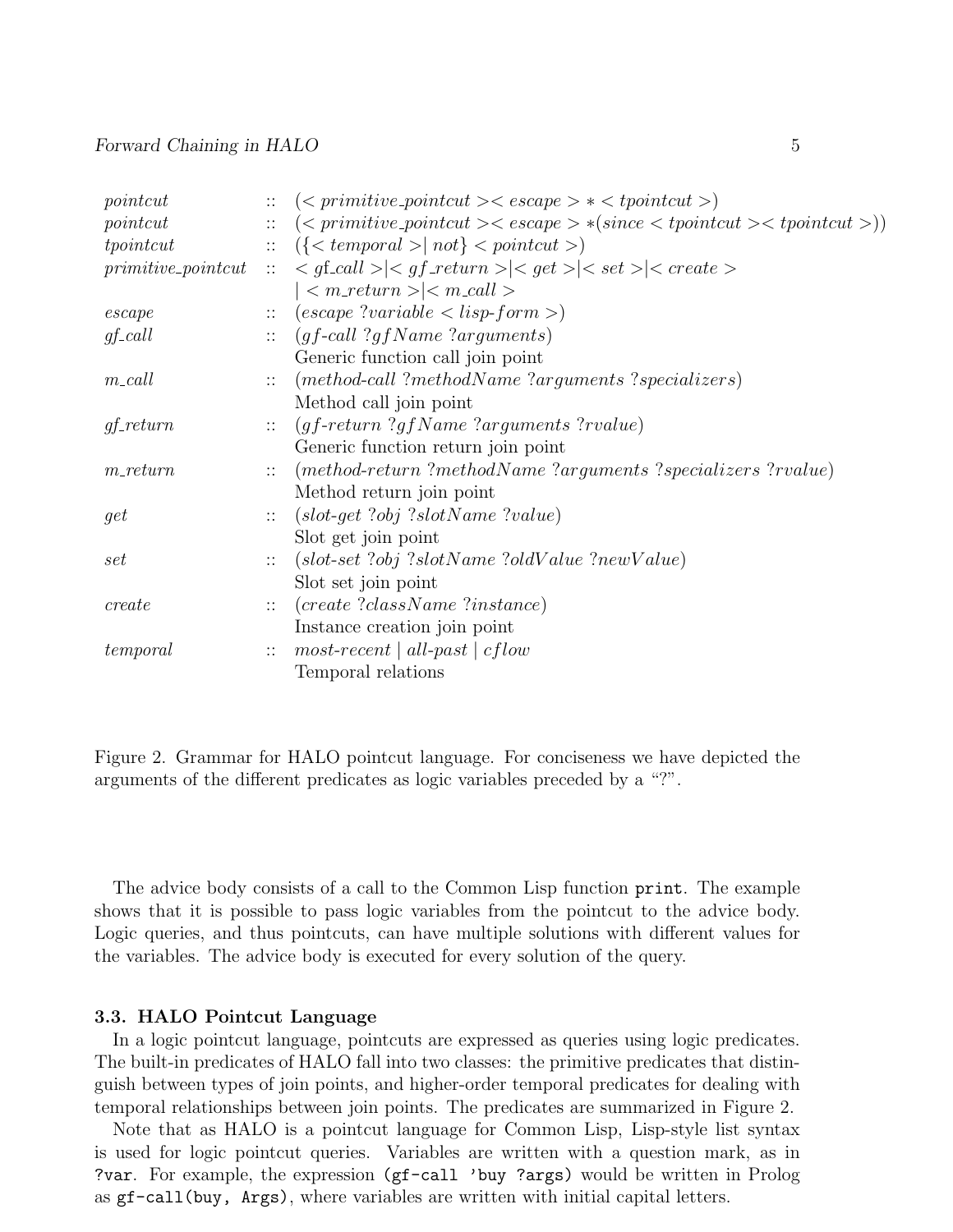### 3.3.1. Join Point Type Predicates

HALO's join point model, as with most other pointcut languages, consists of the key events in the execution of an object-oriented program. In the case of Common Lisp, there are seven types of join points: the instantiation of a class, the invocation of and return from a generic function, the execution of and return from a method, and the access or change of a slot (instance variable).

Figure 2 lists HALO's join point predicates. They each have a number of arguments exposing data of the join point. The gf-call and method-call predicates respectively capture invocations of generic functions and executions of specific methods of generic functions. They each expose the arguments the function is invoked with, i.e. the actual runtime objects. The name of the function is exposed as a symbol. The method-call predicate has an additional parameter that exposes the specializers of the method, i.e. the argument types specified in the method signature, which are used to select a specific method of a generic function. The corresponding gf-return and method-return predicates select return join points for generic functions and methods respectively. They have a similar parameter list as the gf-call and method-call predicates, but additionally expose the return value. The slot-get and slot-set predicates respectively capture slot access and change join points. They expose the object whose slot is referenced, the name of the slot, its current value, and its new value in the case of slot-set. The create predicate captures class instantiation join points and exposes the class's name and the new instance.

### 3.3.2. Temporal Predicates

### Temporal predicates overview

The temporal predicates in HALO allow for pointcuts that express a temporal relation between past join points. This is not limited to join points which are in a control flow relationship. Rather, a history of past join points is kept which can be referred to using the temporal predicates. The temporal predicates are higher-order predicates that take pointcuts as arguments. To establish some terminology, consider the following pointcut:

```
((gf-call 'checkout ?argsC)
 (most-recent (gf-call 'buy ?argsB)))
```
The first condition is referred to as the outer pointcut, and the single condition used as argument to the temporal predicate most-recent is referred to as the inner pointcut.

The temporal higher-order predicates share the same basic semantics. An inner pointcut is evaluated against a subset of join points relative to the join points matching the outer pointcut. The actual subset, of course, depends on the particular temporal predicate. In the above example, the inner pointcut  $(gf-\text{call 'buy 'argsB})$  is thus evaluated against join points in the past of the join points matching the outer pointcut (gf-call 'checkout ?argsC).

In total, HALO has four temporal predicates built-in: most-recent, all-past, since and cflow. The all-past and most-recent predicates match the inner pointcut against all past join points relative to the join point matched by the outer pointcut. The predicates differ in that the all-past has solutions for all past join points that match, while the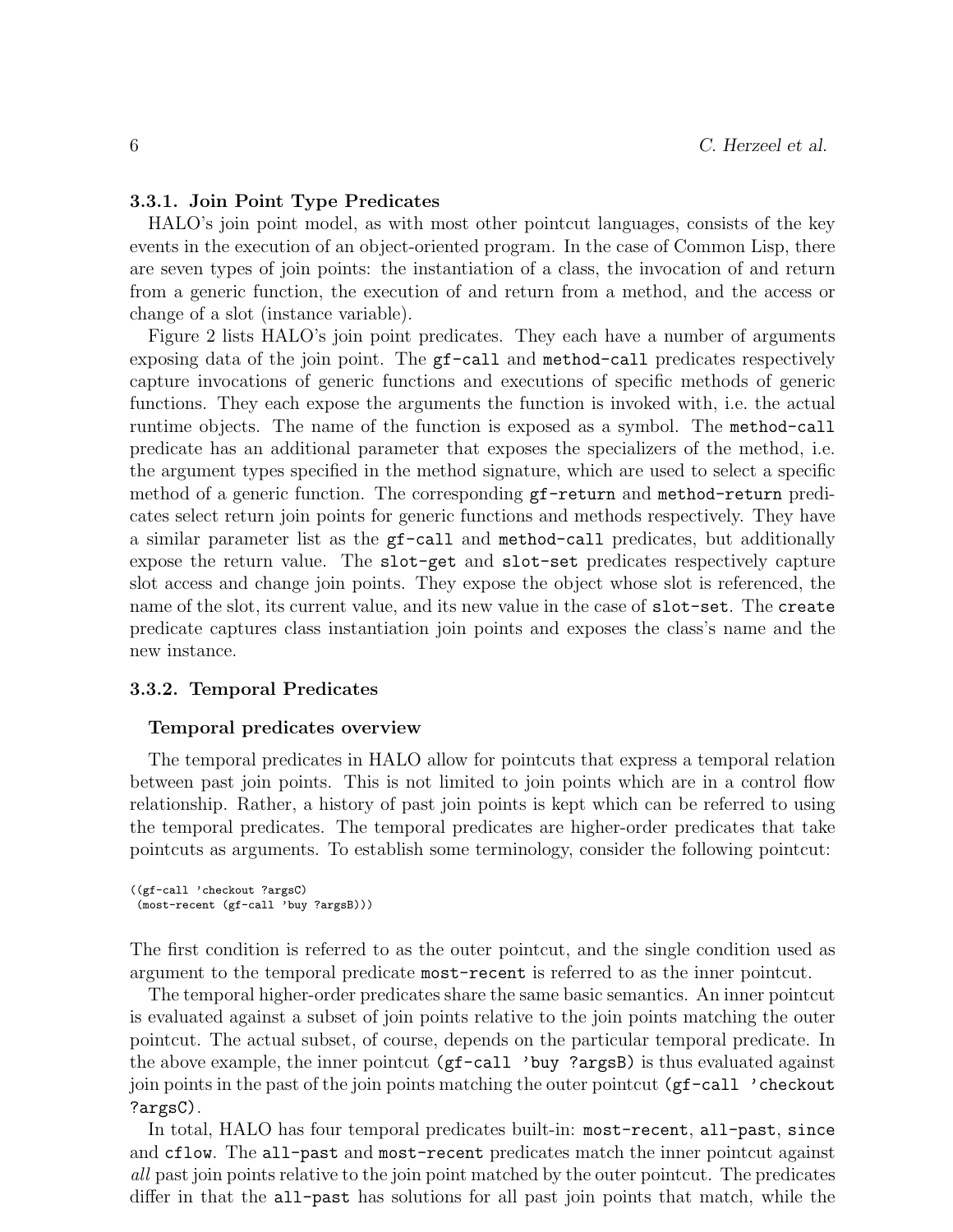most-recent predicate only has a solution for the most recent join point that matches. The cflow predicate is a variation of the most-recent predicate which additionally checks that no corresponding return join point has occurred for the join point captured by the inner pointcut (it is therefore similar to the cflow construct in AspectJ [17]).

The since temporal predicate is the more difficult one of the four predicates as it has two inner pointcuts. The first inner pointcut is evaluated against the past join points relative to the join points captured by the outer pointcut. The second inner pointcut is evaluated against the join points in-between the two other join points. Examples for the use of since are given in Section 3.4.

# Variable sharing

Variables can be shared between the inner and outer pointcuts. As the semantics of the temporal predicates is that the inner pointcut is evaluated against the past of the join point captured by the outer pointcut, variables are bound by the outer pointcut. For example, the following pointcut captures invocations of the buy function for a user buying an article, and yields all users that previously also bought the same article:

```
((gf-call 'buy (?user1 ?article))
(all-past (gf-call 'buy (?user2 ?article))))
```
In this example, the outer pointcut captures a buy call and exposes the arguments of the call in the ?user1 and ?article variables. The inner pointcut then matches on all previous calls to buy with the same article object as argument.

### 3.3.3. Hybrid Pointcuts

The escape predicate can be used to include Lisp code referring to logic variables in a pointcut definition. The example below shows a pointcut capturing invocations of a generic function named buy, where the escape predicate is used to ask the price of an article (second argument) and to bind the result to a logic variable ?price (first argument). Whenever such a pointcut is evaluated, the piece of Lisp code is executed using the bindings available for the logic variables, resulting in a new variable binding which in return is used in the evaluation of the rest of the pointcut. However, if the return value of the Lisp code is nil, the condition has no solution.<sup>2</sup> In the example, the constraint (greater-than ?price 10) is checked for a value ?price computed at the Lisp level – or in other words, the binding for ? $\text{price}$  is not logically derived.

```
((gf-call 'buy (?user ?article))
 (escape ?price (price ?article))
 (greater-than ?price 10))
```
The escape predicate can be in a temporal predicate, but a restriction on the variables that can be used in its condition applies: Only variables that are used in non-escape conditions in the same inner pointcut can be used. This is because the Lisp code of the escape conditions inside the most-recent is evaluated when user2 buys an article. The following piece of advice is triggered to print the price of an article bought by a user, and its price when previously bought by another user:

<sup>2</sup>The value nil also denotes false in Lisp.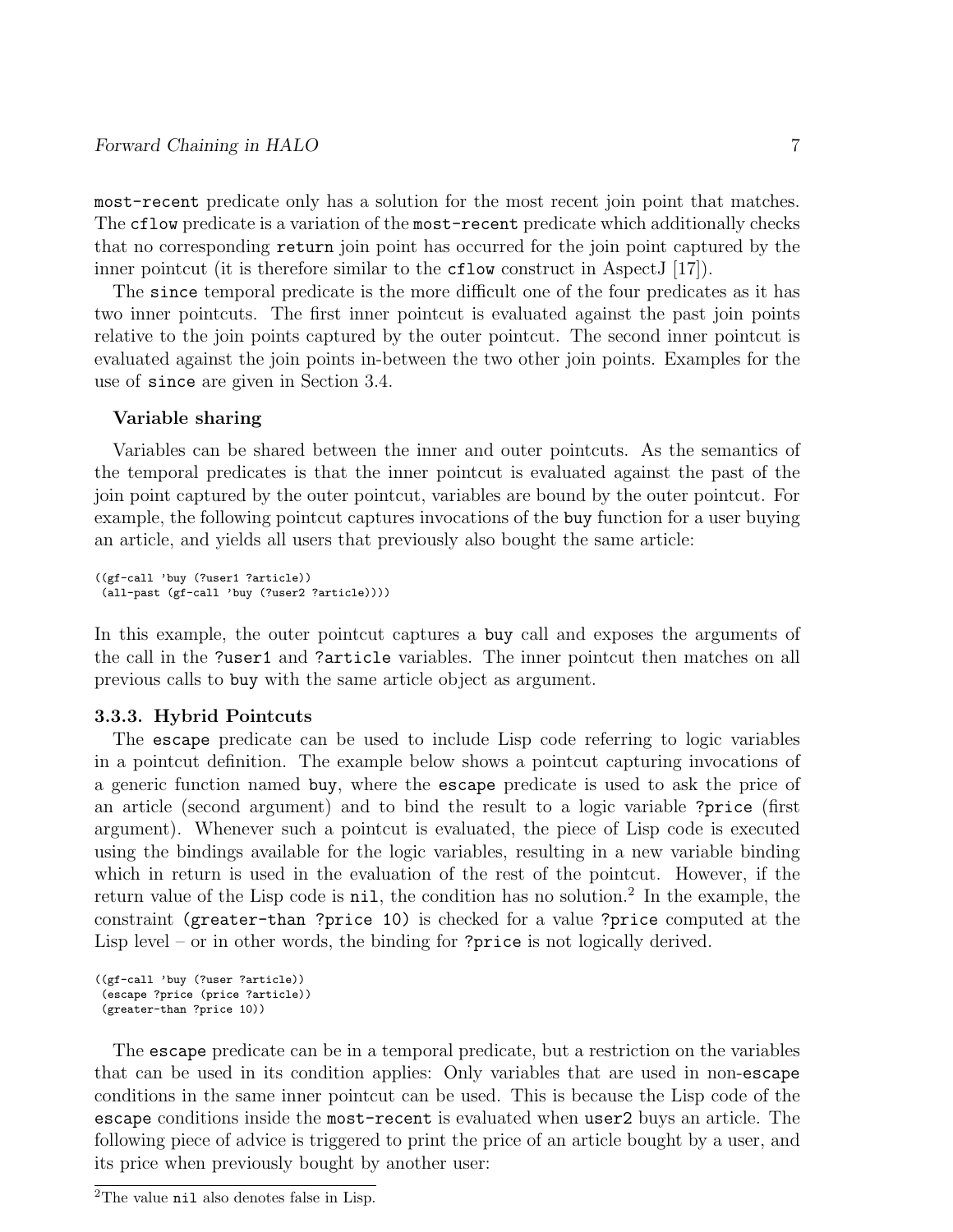```
1 (gf-call 'login <kris> <shop>)
2 (gf-call 'buy <kris> <dvd>) where the current discount rate for <dvd> is 0.05
3 (gf-call 'checkout <kris>)
4 (gf-call 'login <kris> <shop>)
5 (gf-call 'buy <kris> <game>) where the current discount rate for <game> is 0.05
6 (gf-call 'buy \langle kris \rangle \langle book \rangle) where the current discount rate for \langle book \rangle is 0.10
7 (gf-call 'buy <kris> <cd>) where the current discount rate for <cd> is nil
8 (gf-call 'checkout <kris>)
```
Figure 3. A sample history of join points (to simplify the example, only generic function calls are considered).

```
(at
    ((gf-call 'buy (?user1 ?article))
     (most-recent
        (gf-call 'buy (?user2 ?article))
        (escape ?price2 (price ?article))
        (escape ?name2 (user-name ?user2))))
 (print "Article previously bought by " ?name2 " for " ?price2 " EUR"))
```
So the variable ?price2 will refer to the past price of the article, which is possibly different from the price of the article when the second buyer purchases the article.

### 3.4. Further Examples

To clarify the way the temporal predicates are matched, we give a few further examples based on the sample execution trace shown in Figure 3: Note that we use the notation  $\langle$ name > to denote object identifiers (e.g.  $\langle$ cd > represents an object, obviously intended to be an instance of Article). For more complex examples, we refer the reader to the implementation of a realistic web shop application using HALO [15].

Given the sample execution history depicted in the figure, the following pointcut matches on join point 8 with one solution:

```
((gf-call 'checkout ?user)
 (most-recent (gf-call 'buy (?user ?article))
   (escape ?rate (current-discount-rate-for (singleton-instance 'promotions) ?article))))
```
For the match with join point 8, the solution gives the article the user  $\langle k\text{ris}\rangle$  last bought, and the discount rate at the time the article was bought. Given the execution history in Figure 3, this means the exposed discount rate is  $0.10$  for the article  $\text{}>$ . This pointcut captures join point 8 because it matches the outer pointcut (gf-call 'buy ?user ?article) and because of the presence of join point nr. 6 that matches the inner pointcut. Join point 7 does not match the inner pointcut, as the Lisp form in the escape condition evaluates to nil.

The following pointcut has multiple solutions for join point 8, one for each article the user checking out ever bought and for which there was a promotion (the articles <book> and <game> and <dvd> bought by user <kris>):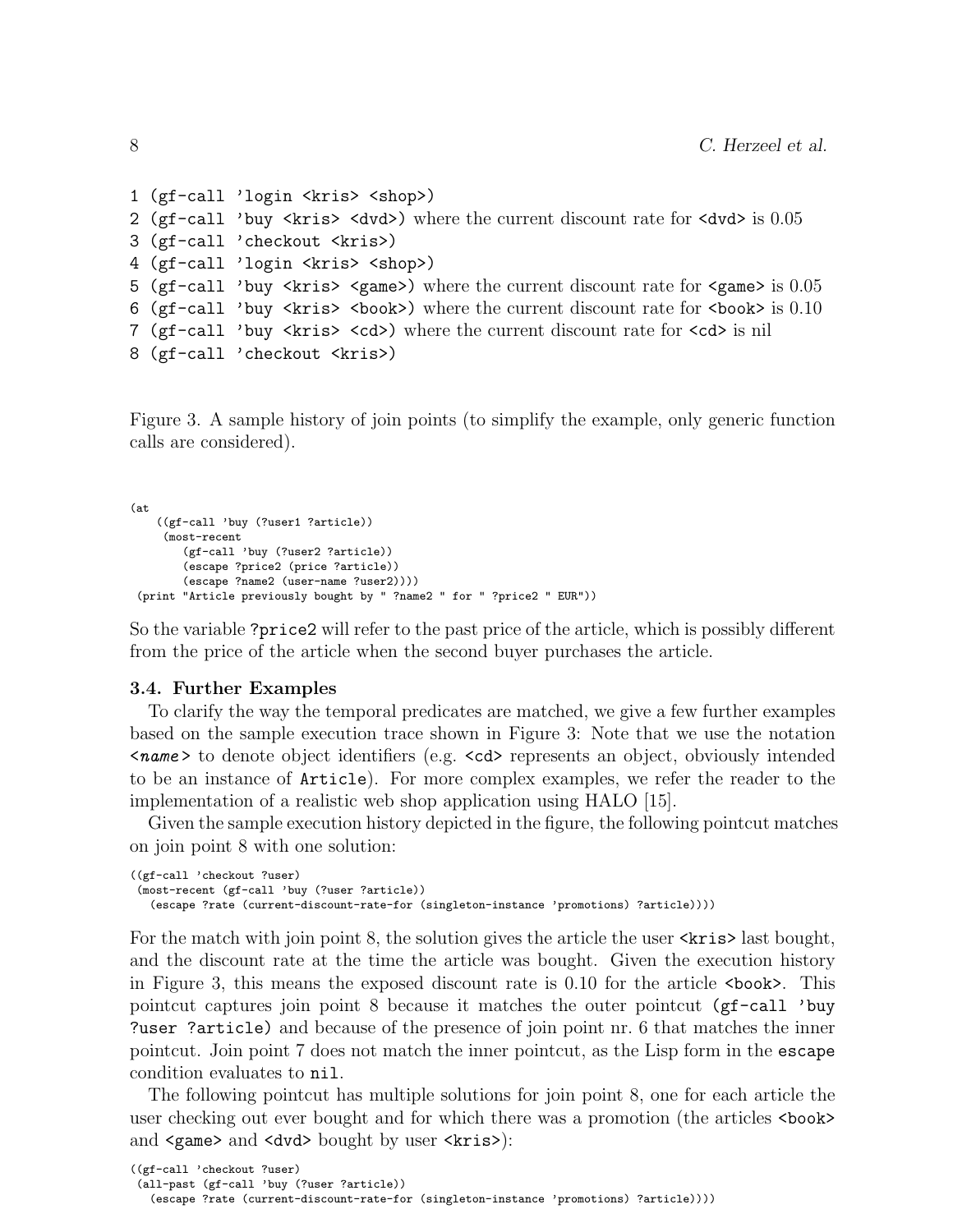Our last example is a variation of the above one. Again, it has multiple solutions for the match with join point 8, but only those articles bought since the last login (only the articles <book> and <game> purchased by <kris>):

```
((gf-call 'checkout ?user)
 (since
   (most-recent (gf-call 'login (?user ?shop)))
   (all-past (gf-call 'buy (?user ?article))
     (escape ?rate (current-discount-rate-for (singleton-instance 'promotions) ?article)))))
```
In more detail, this pointcut is matched at join point 8, because it matches the outer pointcut (gf-call 'login (?user ?shop)), and exposes the discount rate of all buy join points (namely 5 and 6) that match the second argument of the since predicate, because the last login join point that matched the first argument of the since predicate (join point 4). Note that the buy join points and the login join point are again matched in the past of the checkout join point.

# 3.5. Defining Rules

Programmers can define rules for new predicates using the defrule construct. As in other logic-based pointcut languages [13,21], this mechanism can be used to define new join point predicates. This is simply a matter of using an existing join point predicate in the definition of the rule. For example, the rule definition below extends HALO with a new pointcut predicate that captures invocations of a generic function called checkout:

```
(defrule (checkout-gf-call ?args)
  (gf-call 'checkout ?args))
```
Note that rules do not have to define predicates about join points. Only rules based on other join point predicates define a new join point predicate. This is unlike the named pointcut mechanism in AspectJ, for example, in which the conditions of a named pointcut always have to include a primitive or user-defined pointcut.

### 4. HALO Implementation

In this section we present the implementation strategy for evaluating HALO pointcuts. We present the overall architecture of the weaving process which involves a runtime weaver for intercepting join points and a query engine for checking pointcuts for matches. We contrast the use of backward and forward chaining query engines for supporting HALO to compare with related work on logic-based pointcut languages and to demonstrate why forward chaining is necessary. This is followed by an extensive discussion of the Rete forward chaining algorithm and the necessary extensions for supporting HALO's temporal predicates and escape mechanism. Finally, we discuss how the semantics of the predicates is exploited to optimize the join point history, so that join points are removed from the history when they are no longer relevant for matching pointcuts.

# 4.1. HALO Weaver Architecture

A schema of the dynamic weaving process, responsible for combining HALO code and base code, is depicted in Figure 4. Note that in this schema, we assume a sequential execution of the base program – a version of HALO for concurrent programming is left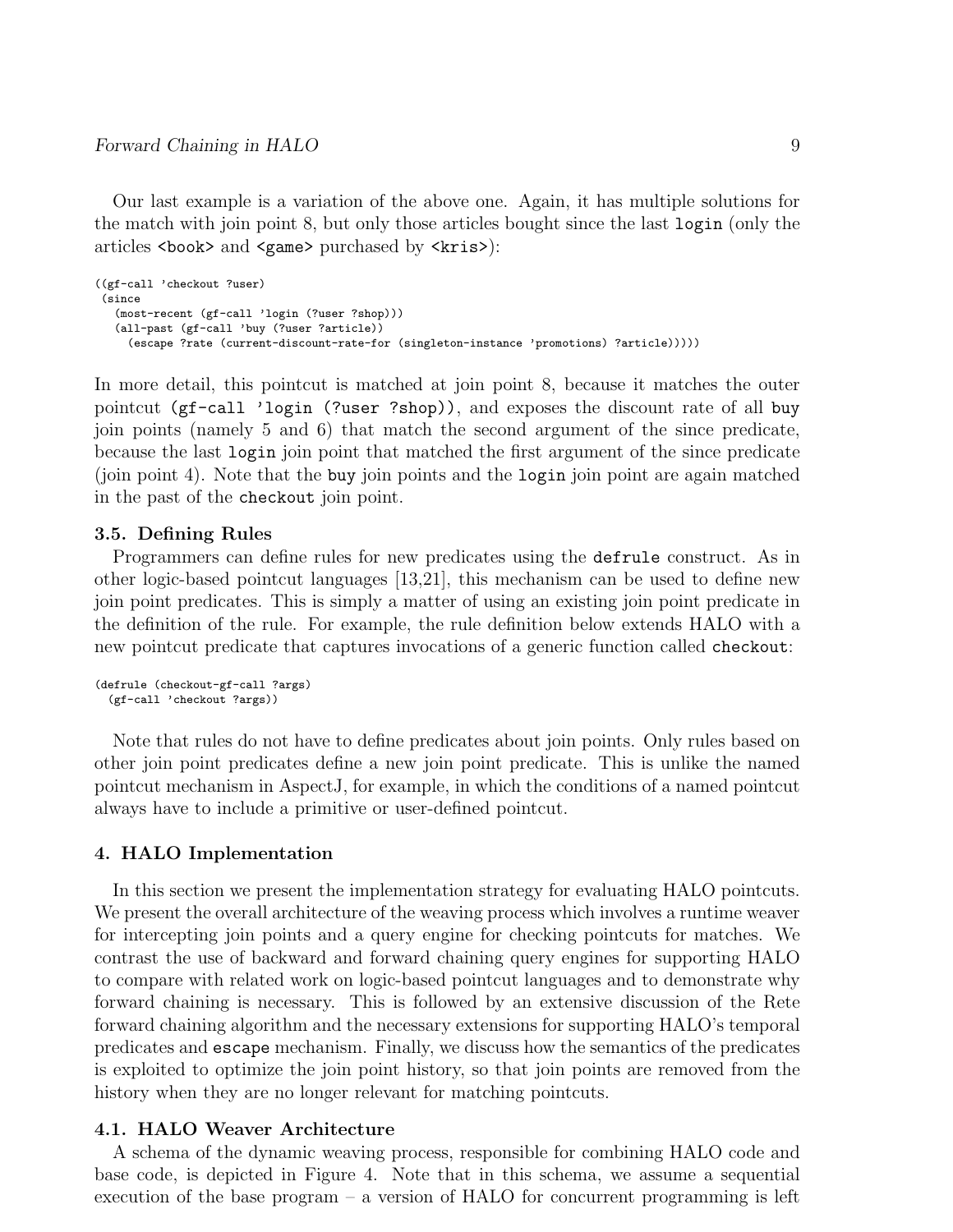

Figure 4. HALO weaver schema.

for future work. The weaver is responsible for mapping the key events in the execution of a Common Lisp program to logic facts and storing them in a fact base. In our concrete implementation, this is achieved by wrapping the generic function call, instance creation and slot access protocols in Common Lisp through the CLOS Metaobject Protocol [16] to attach code for generating the facts. Secondly, the weaver is responsible for weaving in the proper advice code at each event. The proper advice code is computed by trying to resolve the pointcuts given the fact base. The latter is done by a *query engine*, which is basically an execution engine for our logic language HALO. In the following sections, we outline the decisions made for implementing the HALO query engine. Another issue we examine in the follow-up text involves optimization strategies for memory management of the fact base, a common problem in history-based logic pointcut languages.

# 4.2. Implementing the Query Engine

We provide a more detailed discussion of the differences between forward and backward chaining [22] to compare with related work on logic-based pointcut languages (see Section 5). Most current logic-based pointcut languages are based on Prolog, which is in turn based on backward chaining. We contrast these two approaches for evaluating logic queries and discuss why forward chaining is necessary to support a combination of hybrid pointcuts and reasoning over a history of join points as in HALO.

The two approaches to chaining can best be contrasted by representing a logic query graphically, as in Figure 5 depicting the following piece of advice. When a user checks out, he gets a discount on the total amount purchased, and that discount is based on a rate that was promoted when the user logged into the shop: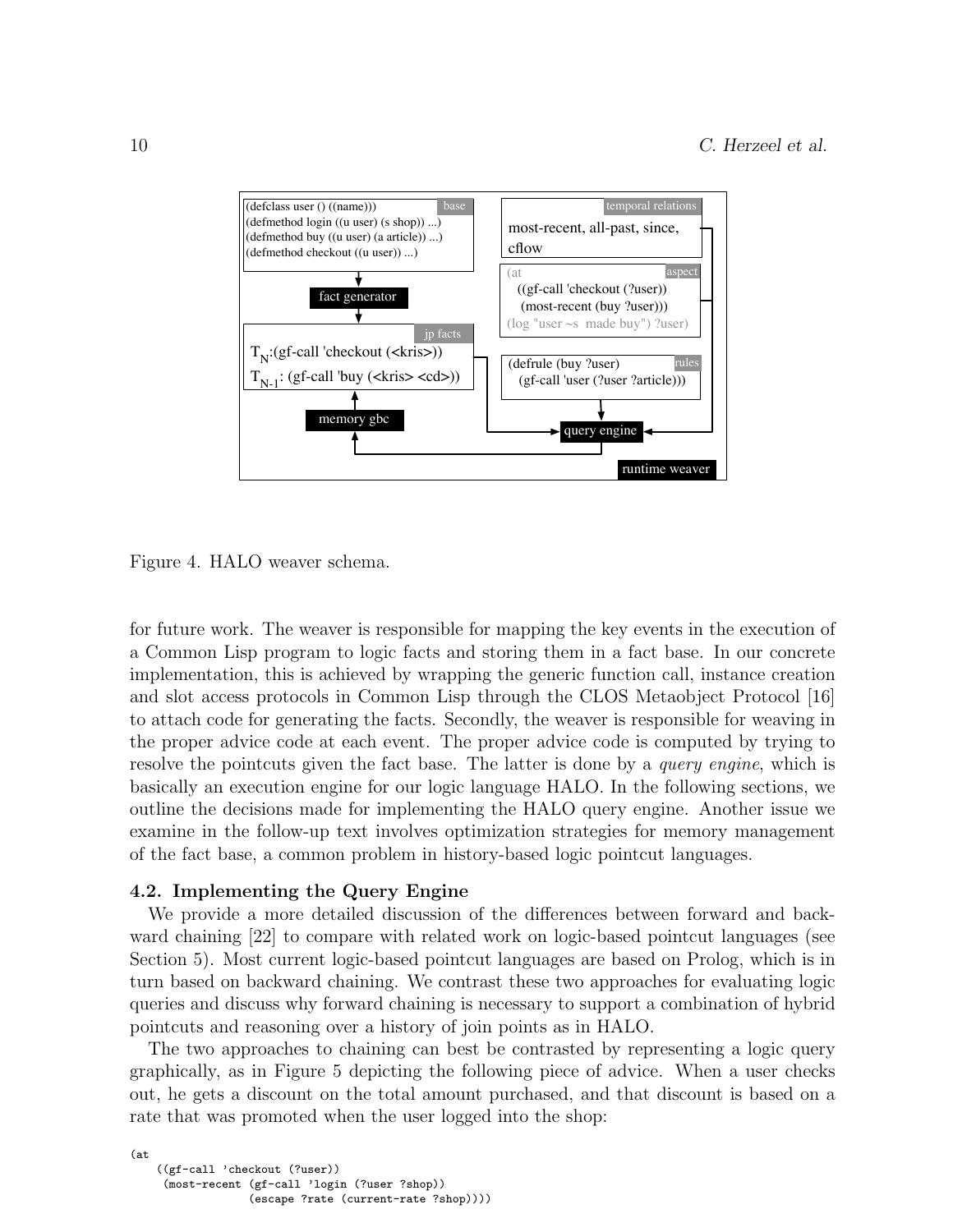

Figure 5. Execution of a program represented as facts. HALO pointcut represented as a tree.

#### (discount ?user ?rate))

The left upper corner of Figure 5 depicts a sample program run. As explained in the previous section, the weaver records facts for each join point. The resulting fact base is also depicted in Figure 5.

When using a weaver with a backward-chained query engine, a problem arises with evaluating escape conditions at the right time: At every join point, the weaver produces logic facts for describing that join point and then invokes the query engine to check if any pointcuts match. In the example, when using a backward chainer, the weaver would launch the pointcut as a query at every join point. In backward chaining, a logic query or pointcut is evaluated by finding rules to evaluate the conditions in the pointcut, and recursively finding rules for the conditions in those rules. In other words, using the graphical representation, the query is evaluated from the bottom to the top. The process stops when it can find logic facts for all of the conditions, meaning the query or pointcut follows logically from the facts. Resolving this query using backward chaining results in a bottom-up traversal of the tree depicted in rule base of Figure 5. In order to resolve the query, a most-recent relation must hold between the result of resolving the left-input and the right-input of the node labelled most-recent. This requires searching the fact base for a fact that matches the pattern (gf-call 'checkout (?user)), another fact that matches the pattern (gf-call 'login (?user ?shop)) and, given those bindings, resolving the escape condition by executing its piece of Lisp code. Escape conditions make it possible to expose context from the base program (see Section 3.3.3). When combined with temporal operators, escape conditions expose *past* program context. Coming back to our example, this means the escape condition should be evaluated in relation to the program state when the login join point occurred. In other words, the promotional rate exposed via ?rate through the escape predicate needs to be bound to the discount rate active at login time. However, backward chaining does not support such semantics. At any time between the login join point and resolving the pointcut, the state of the object <shop> might have changed.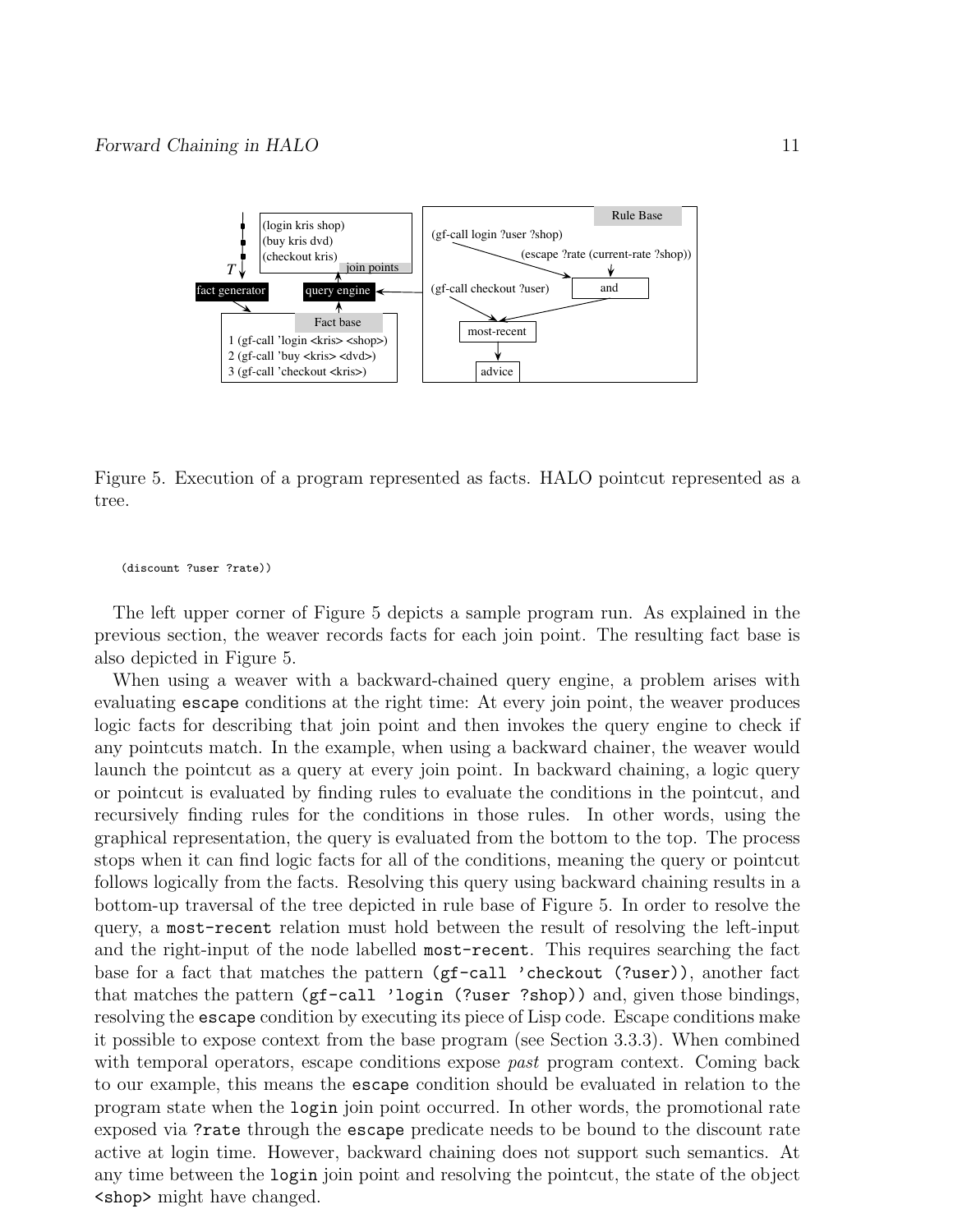Supporting the evaluation of escape conditions at the right time fits better in the model of forward chaining, particularly the Rete forward chaining algorithm. When using a forward-chained query engine, the relationship between weaver and query engine is reversed. Rather than the weaver invoking the query engine to check if a pointcut matches, the query engine responds to changes in the fact base and informs the weaver if there are any new matches for pointcuts. In the Rete forward chaining algorithm, a representation for pointcuts similar to the one in Figure 5 is used. This representation is extended with memory. The memory serves to remember partial matches for pointcuts. Overall, the algorithm works as follows: When a fact is inserted in the fact data base, find all rules for which the fact matches a condition and try to resolve the rule given the fact base at that time. In addition, the algorithm records all conclusions found in-between in the fact base. So in the example depicted in Figure 5, when the fact (gf-call 'login  $\langle$ kris $\rangle$ ) is inserted in the fact base, the escape condition of the rule depicted in the same figure is evaluated and asserted in the fact base. At a later time, when the fact (gfcall 'checkout <kris>) is asserted, it is combined with the solution memorized for the match to the partial pointcut ((gf-call 'login (?user ?shop)) (escape ?rate (current-rate ?shop))). Note that the escape condition is thus evaluated at the time the join point happens that matches this part of the pointcut, thus implementing the HALO semantics. In the next section, we discuss how the Rete algorithm is further extended to support HALO's temporal operators and discuss how its apparent drawback on memory usage can be optimized in HALO.

### 4.3. Temporal Extensions to Rete

In this section, we discuss how the Rete algorithm can be extended to support HALO's temporal predicates and its escape mechanism. We begin by briefly discussing the standard Rete algorithm.<sup>3</sup>

### Basic Rete

Rete represents rules – or pointcuts in  $HALO$  – as a network of nodes with memory tables. For each condition in a rule, the network contains a "filter" node. For each logical "and" between conditions in rules, it contains a "conjunctive" join node. When new facts are added, they are inserted in the filter nodes. A filter node checks whether the fact unifies with its condition, and if so, memorizes it in its memory table and notifies the join node that it is linked to. For example, the filter node for the condition (gfcall 'checkout ?x) will memorize a fact (gf-call 'checkout <pascal>) but not a fact (gf-call 'login <pascal>). Conjunctive join nodes have an incoming link from one filter node and another join node or filter node. When a conjunctive join node is notified that a new fact was memorized, it checks whether this fact matches with the facts memorized by the other incoming node. Specifically, it checks whether they have the same values for common variables. If this is the case, this combination is memorized and the next join node is notified.

As an example, consider the query given below. The Rete network for the query is shown in Figure 6. The figure shows the state of the memory tables after adding the fact

<sup>3</sup>We discuss the original Rete algorithm. Improved versions, like Rete II and Rete III exist, but unlike the original Rete, are proprietary algorithms that have not been published.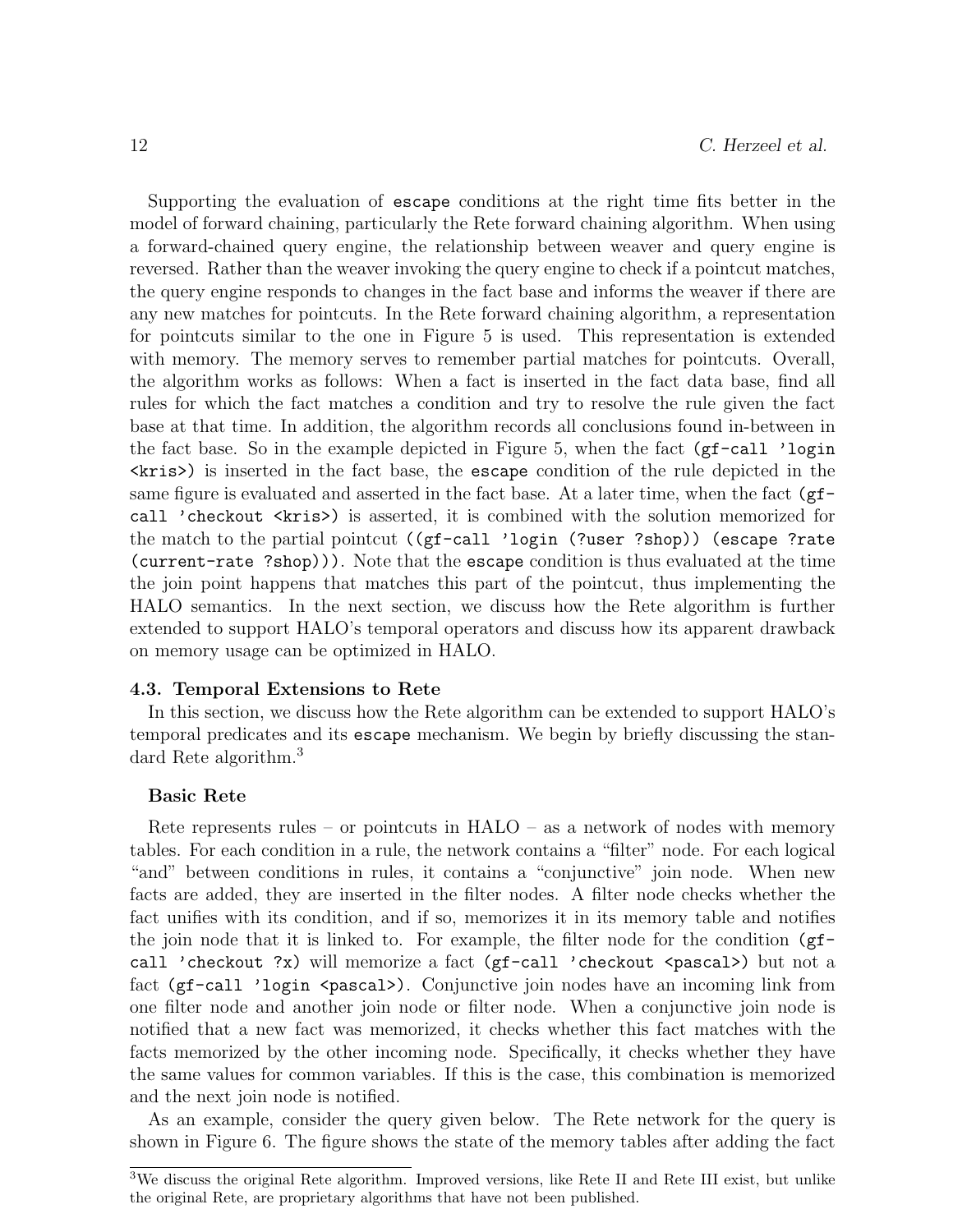shown on the left of the figure. Note that the notation  $\langle \textit{name} \rangle$  is again used for an object identifier (a reference in the actual implementation).

```
((gf-call ?operation (?arg1 ?arg2))
 (gf-call 'browse (?arg1 ?arg2))
 (gf-call ?operation (1 ?arg2)))
```
As the rule has three conditions, the Rete network contains three filter nodes (the circles). These filter nodes are connected to one another by means of conjunctive join nodes (the squares). The bottom node (the triangle) is a query conclusion node. When it is notified of new facts, it means a solution for the query was derived. This is the case in this example, where the bottom node is triggered for the match where ?operation has the value browse, ?arg1 the value 1 and ?arg2 the value <lotte>.



Figure 6. A standard Rete network.

# Temporal frames in memory tables

In standard logic, any fact is unambiguously "true." In temporal logic however, facts are true in a temporal frame, a certain moment in time.<sup>4</sup> To support this, memory tables are extended to record in which temporal frame their entries are considered true. In Figure 7, this is the gray column in the left of memory tables.

# Temporal join nodes

Supporting the temporal operators in Rete is done by introducing new types of join nodes. One new type of join node is added for each of the temporal operators mostrecent, all-past, since and cflow. When temporal join nodes are notified of new incoming facts, they combine the new facts with those in the memory table of its other incoming node, similar to conjunctive join nodes in regular Rete. The join nodes in the

<sup>4</sup>The term "temporal context" is used in literature, but we use "temporal frame" to avoid confusion with "context" in the sense of join point context data.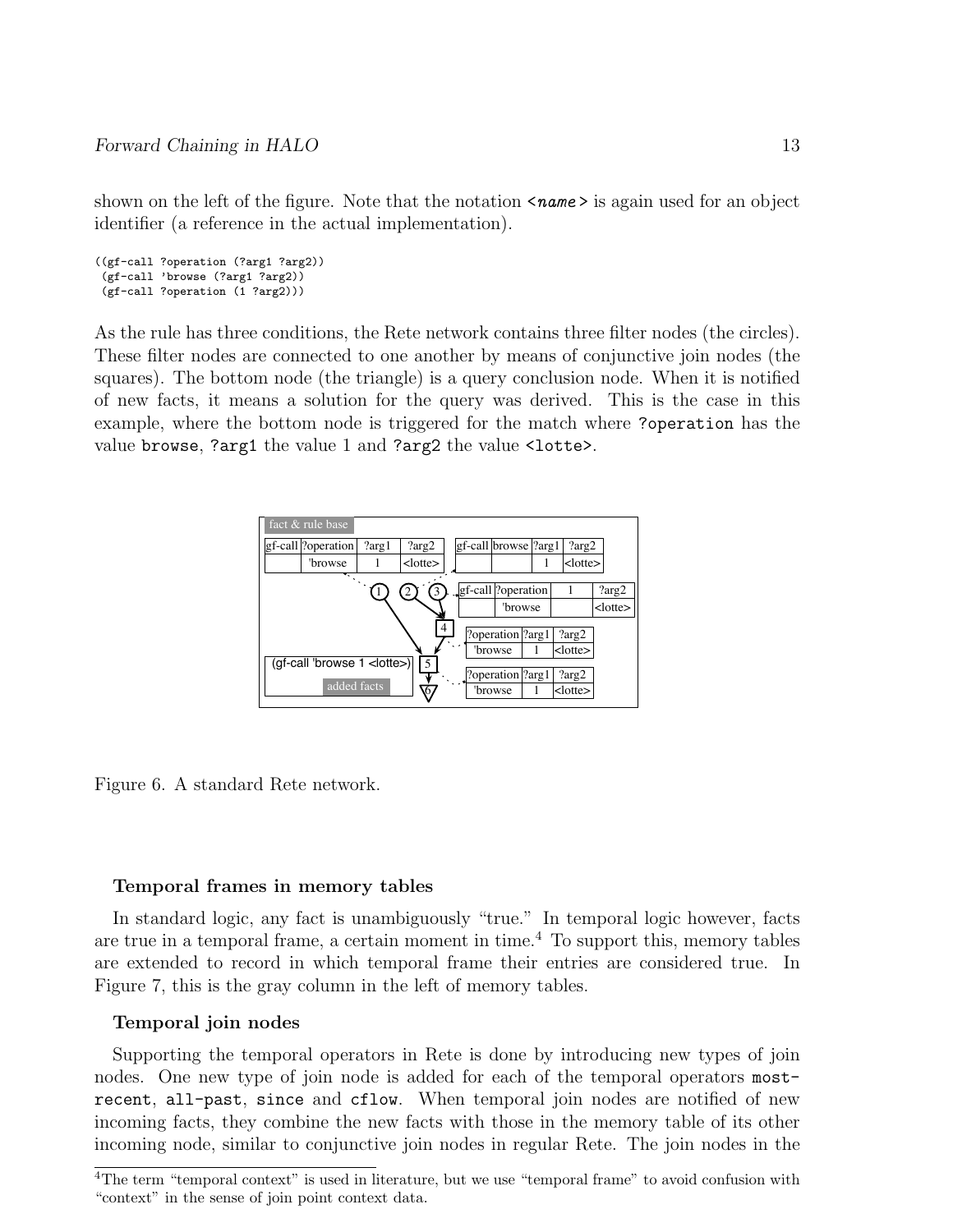extended Rete are restricted to combining entries that meet constraints on the temporal frames. Figure 8 displays the different temporal constraints for the different types of join nodes:  $T_{left}$  and  $T_{right}$  refer to the temporal frames associated with the outer and inner pointcut respectively (which are always depicted as respectively the left and right inputs of the temporal join node). In the case of the since operator,  $T_{left}$  refers to the outer pointcut,  $T_{right}$  points to the second argument of since and  $T_{middle}$  points to the first argument. The behavior of the most-recent and all-past join nodes further differs in that an all-past passes all matches to its output node, while a most-recent join node only passes one match. Specifically, when a new entry is made in its left input node, it tries to match it with the entries in its right memory table, starting from the most recent entry, and only passes the first successful match.

For example, Figure 7 shows the network for the following pointcut:

```
((gf-call 'checkout (?user))
 (most-recent (gf-call 'buy (?user ?article))))
```
The network consists of one temporal join node for the most-recent condition, its left input is a filter node for the one condition in the outer pointcut (gf-call 'checkout (?user)), and its right input is a filter node for the one condition in the inner pointcut (gf-call 'buy (?user ?article)).



Figure 7. Rete containing a square-shaped temporal join node.

Figure 7 also shows the state of the memory tables after processing the following series of fact insertions. At time 1, a fact (gf-call 'buy <lotte> <cd>) is inserted and memorized which matches only the right filter node. The join node is notified, but as the memory table of its left input is empty, it does not do anything. At time 2, a fact (gf-call 'checkout <lotte>) is inserted and memorized which matches only the left filter node. As the join node is notified, it combines the new entry of its left input with the most recent matching entry in the memory table of the right input node. The entries match if they have the same values for the common variables and the constraint  $T_{ri\ddot{o}t} < T_{left}$  between the temporal frames of the entries is met. The entry that was made at time 1 in the right filter node matches, as it also has the object <lotte> as value for the variable ?user. Thus, this combination is memorized in the join node's memory table. At time 3, the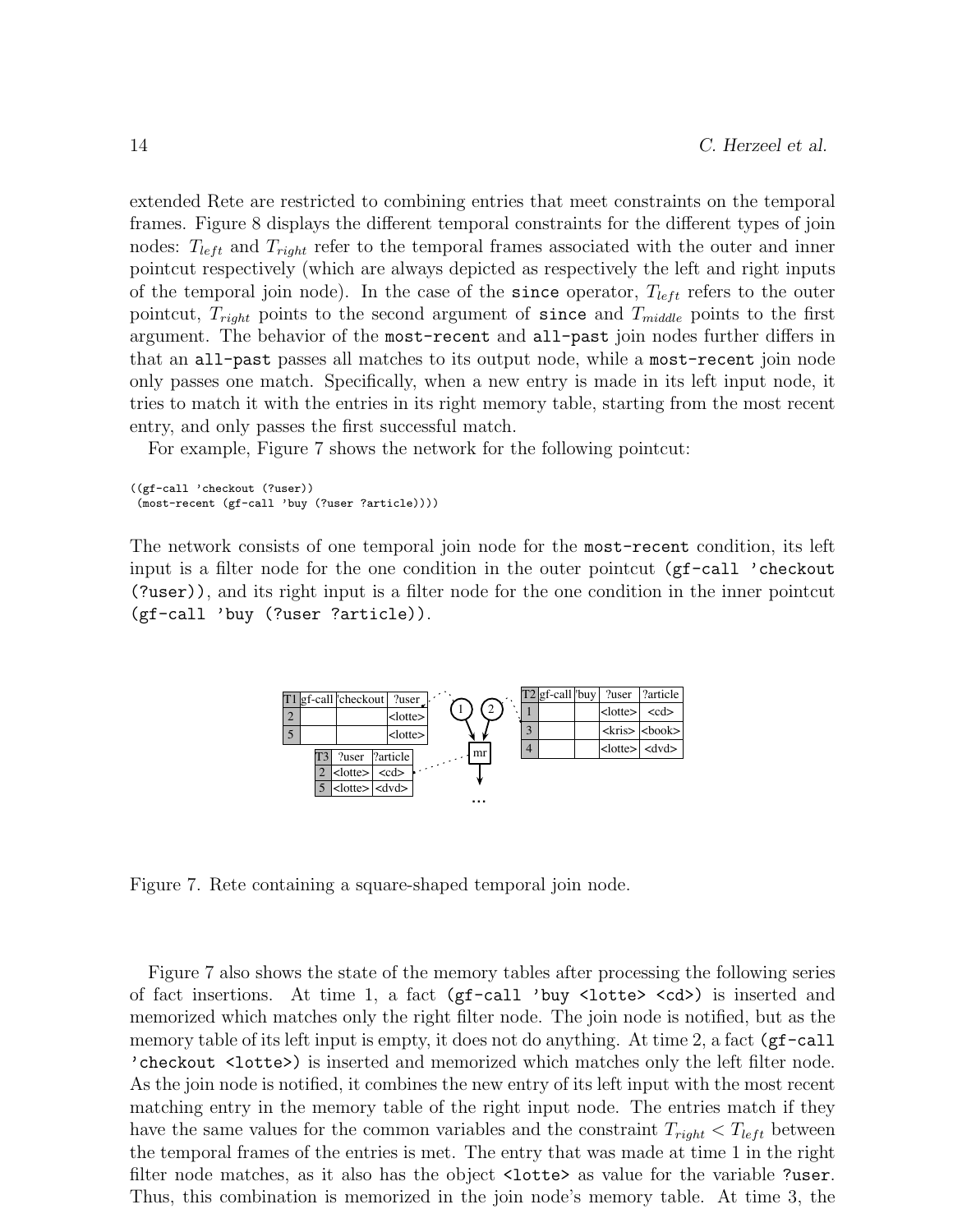- and:  $T_{left} = T_{right}$
- most-recent  $T_{right} < T_{left}$
- all-past:  $T_{right} < T_{left}$
- since:  $T_{right} > T_{middle}$  and  $T_{right} < T_{left}$  and  $T_{middle} < T_{left}$

Figure 8. Constraints in temporal join nodes.

fact (gf-call 'buy <kris> <br/>>book>), and at time 4, the fact (gf-call 'buy <lotte> <dvd>) is inserted. At time 5, the fact (gf-call 'checkout <lotte>) is inserted. It matches the left filter node, so the join node is notified. The join node combines the new entry with the right filter node's memory table. Two combinations are possible: one with temporal frame 4 and one with temporal frame 1, because both have the object  $\leq$ lotte> as value for ?user. However, due to the recent matching semantics of the most-recent operator, only the combination with the entry of temporal frame 4 is made. A new entry is thus made in the join node's memory table which is true at temporal frame 5, with the object <dvd> as value for the variable ?article. Conversely, were the operator mostrecent replaced by the operator all-past, all matching combinations would have been memorized.

### Control flow join nodes

Control flow join nodes operate slightly differently from most-recent join nodes. Figure 9 shows the Rete network for the following pointcut:

```
((gf-call 'update-line ?args1)
 (cflow (gf-call 'update-figure ?args2)))
```
The memory table for a cflow join node's right input node is extended to record the time at which the return of the captured join point occurs. When a return join point is encountered, the weaver notifies control flow join nodes of the time of the corresponding invocation join point. The nodes that have an entry for that time in their right input node's memory table add the time at which the return occurred. The entry will no longer be used to make combinations with entries coming from the left node.

Figure 9 reflects the Rete after the insertion of the following conclusions. At time 1, a call to the generic function update-figure occurs and a fact (gf-call 'update-figure <fig1>) is inserted in the network, making an entry in the memory table of the first filter node. Immediately thereafter, the weaver detects the return of that same generic function call and notifies the control flow join node: The return time, namely 2, is added to the entry for the generic function call in the memory table of the temporal join node's right input node. If subsequently at time 3, a fact  $(gf-\text{call 'update-line <1ine1>})$  is added, this is memorized in the first filter node and the control flow join node is notified. However, as the control flow join node cannot find an unfinished generic function call entry in its right input node for which the constraint  $T2 < T1$  succeeds, it cannot memorize a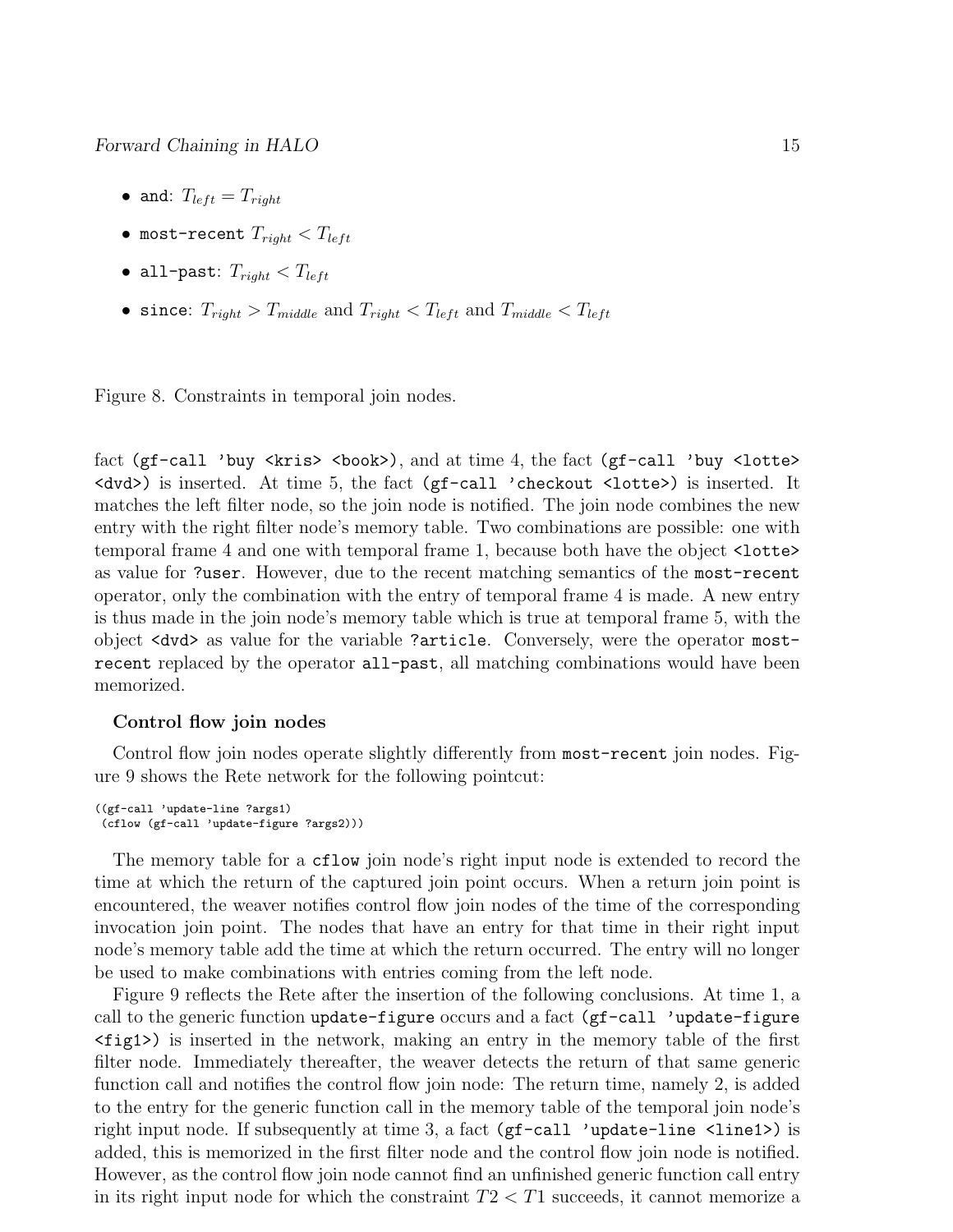conclusion. Assume that next, at time 4, the fact  $(gf - call' update - figure < fig2)$ and at time 5, the fact  $(gf-\text{call 'update-line <1ine2>})$  are inserted in the network. This time, when the temporal join node is notified, it is able to derive a conclusion as it can combine the entry memorized at time 4 in its left input node with the entry memorized at time 5 in its right input node. As such, the Rete network concludes that the invocation of the generic function update-line with argument <line2> is in the control flow of the call to the generic function update-figure with an argument <fig2>.



Figure 9. Rete containing a control flow join node.

### Escape nodes extension

Another extension to the Rete algorithm is used to handle the escape conditions. Such conditions are represented as nodes in the Rete network similar to join nodes, though they only have one input. Figure 10 shows the Rete network for the following pointcut:

```
((gf-call 'checkout (?user))
 (most-recent
    (gf-call 'buy (?user ?article))
   (escape ?rate (current-discount-rate (singleton-instance 'promotions) ?article))))
```
When an escape filter node is notified of a memorization in its input node, the Lisp form is executed after all logic variables are replaced by the values from the received notification. Subsequently, if the result of this evaluation is different from nil, it is memorized in the escape filter node and the escape filter node's output node is notified. For example, if a fact (gf-call 'buy  $\langle$ kris>  $\langle$ book>) is inserted in the network from Figure 10, the escape filter node is notified and evaluates the Lisp form (current-discount-rate (singleton-instance 'promotions) <br/>book>).

### 4.4. Memory Table Garbage Collection

It is not very economical to keep all the entries in the memory tables in the Rete network during the entire run of the program. Due to the semantics of the temporal predicates, certain entries in the memory tables can become irrelevant as they will never produce new combinations. This information can be exploited to provide automatic garbage collection of superfluous entries. However, removing join point facts from the history also implies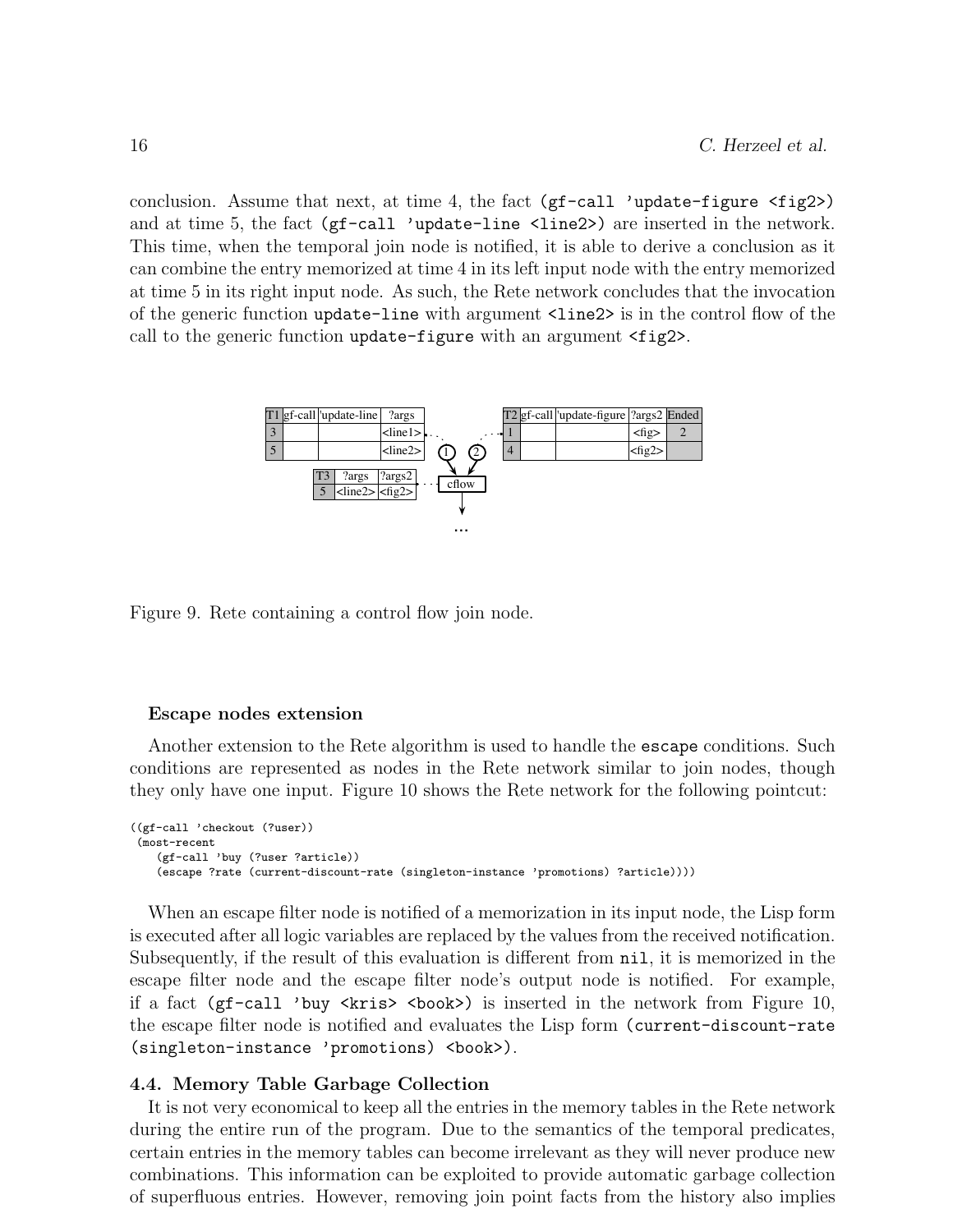

Figure 10. Rete containing an diamond-shaped escape filter node.

that they cannot be used anymore to match pointcuts added dynamically. Nonetheless the considerable improvements with regard to memory usage favor the use of our garbage collection strategy.

# Entries no longer most recent

Entries in the right input memory table of most-recent temporal join nodes can be removed when new entries with the same values for the variables are added. In fact, only the values for the variables that are in common with the left input memory table need to be the same. This is because when an entry is added to the left input's memory table, the join node will combine it with the most recent matching entry in the right input node. The match requires that the values for the variables that the two input nodes have in common are the same. Thus, if there is an older entry in the right memory table that also matches with the new entry in the left, it will still not produce a combination. Thus, such entries can be removed.

Consider the example of Figure 7 discussed previously. At time 4, an entry is made in the memory table of the join node's right input node. The entry of time 1 can then be removed because it has the same value for the variable ?user. Note that the values for the variable ?article are different, but this variable is not used in the join node's left input node.

Figure 11 gives an example with nested most-recent predicates for the following piece of advice:

```
(at ((gf-call 'checkout ?user1)
     (most-recent (gf-call 'checkout ?user2)
       (most-recent (gf-call 'buy ?user2 ?article2))))
 (print ?user2 " just bought " ?article2))
```
A sample program run is depicted in the same figure. In addition, the figure displays tables labelled LT (life time): The intervals stored by these tables indicate the begin and end point for the interval during which entries in the memory tables are kept. Note that though the entries in the third filter node are removed as new entries are made, the derived conclusions are not also removed at the same time: At time 7, for example, when the entry made for (gf-call 'buy <lotte> <dvd>) is removed, the derived conclusion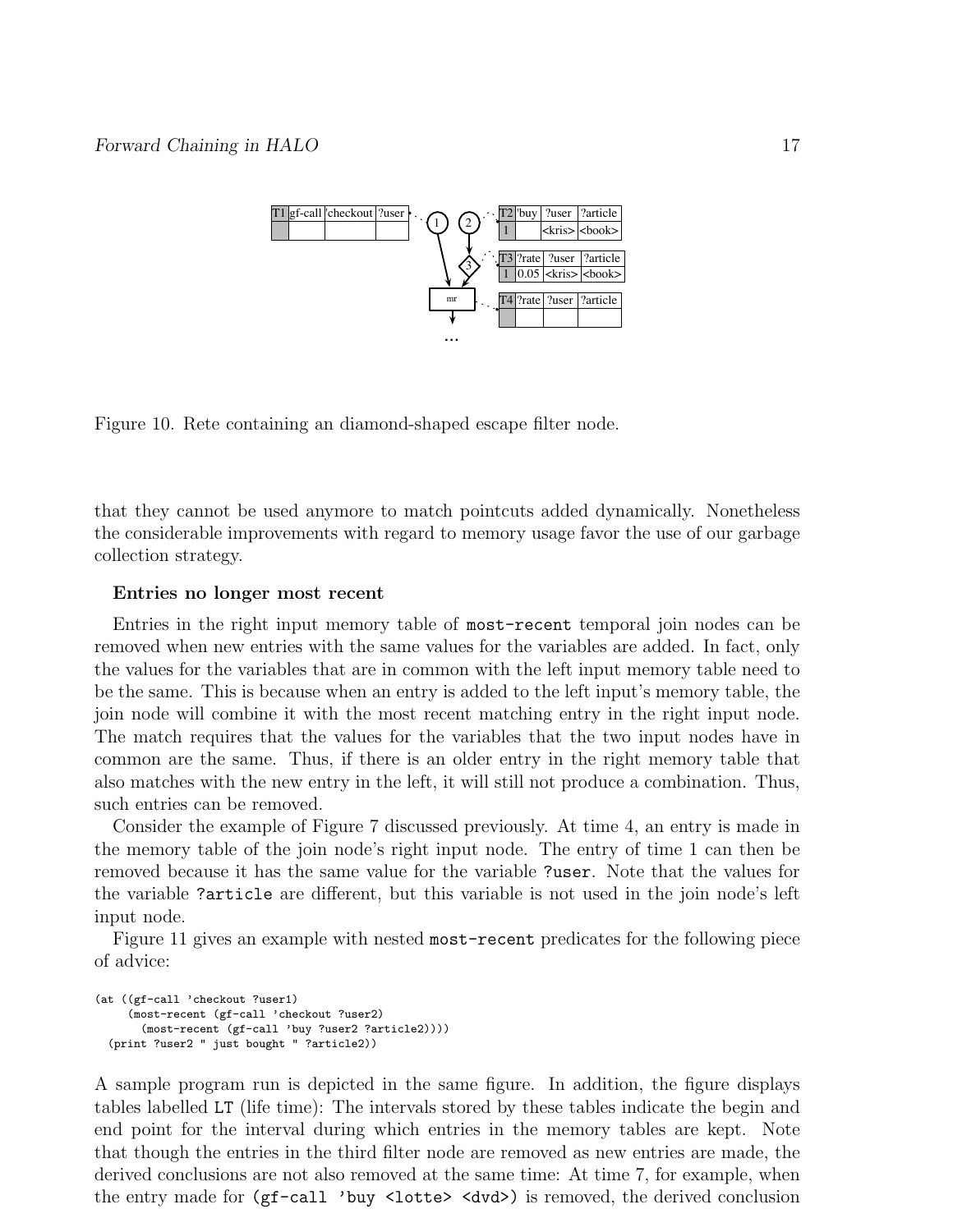for time 5 in the first most-recent join node is kept. This ensures that at time 8, it can be used to match the pointcut. However, this does not mean the derived conclusion is kept forever. The first most-recent join node is itself the input of another most-recent join node. The input nodes of this second join node share no variables. So the entry for time 5 in the output memory table of the first join node is removed when any other entry is made, which in this example will happen the next time a user checks out if he bought something (e.g. if the user lotte does another checkout).



Figure 11. Garbage collection of nested temporal join nodes.

### Combinations of since and most-recent

When the first argument pointcut of a since condition is a most-recent condition, the memory tables for the second argument pointcut's network can be garbage collected whenever entries are removed from the most-recent node's memory table. For example, consider the Rete network shown in Figure 12 for the following piece of advice that makes sure a discount is given for each article bought during a single shopping session:

```
(at ((gf-call 'checkout (?user))
     (since (most-recent (gf-call 'login (?user ?shop)))
      (all-past (gf-call 'buy (?user ?article)))))
  (discount ?article (current-discount-rate (singleton-instance 'promotions) ?article)))
```
Intuitively, in this pointcut, the join points in the history for the buy calls of a user can be removed once she logs in again. This is illustrated for the sample program depicted in the figure, and the Rete network is shown after the execution of the entire program. When the second call (login <lotte> <shop>) at time 5 happens, the entry labelled 1 is removed in the right input node of the most-recent join node (table T2). This also implies that we can safely remove all entries memorized in the right input network of the since join node, which have the same binding for the variable ?user, namely <lotte>, which were made before time 5. This is because the temporal constraint of the since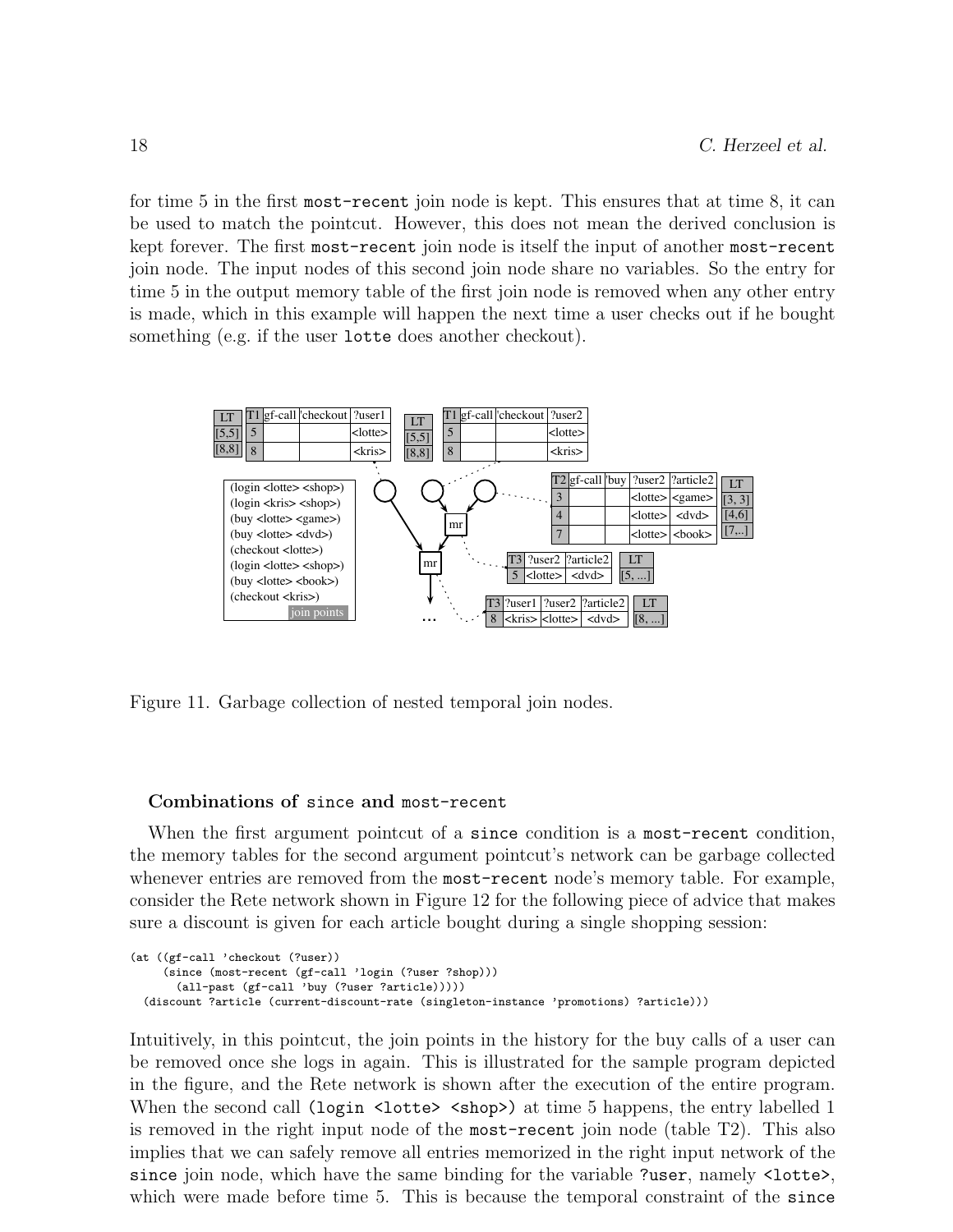temporal join node, which is  $T_3 > T_2$  in Figure 12, will never be fulfilled for those entries anymore.



Figure 12. Rete network illustrating automatic garbage collection for since.

### Nodes without memory

Not all nodes need to keep a memory table. The exceptions are: nodes that are the left input of a temporal join node (thus not conjunctive join nodes), the last node that triggers the advice code, and nodes that are the input of an escape node. Keeping a memory table for the left input of a temporal join node is not necessary: new entries coming in from the right conceptually need to be matched with entries from the left, but they can only match if the left entries are in a temporal frame which is in the future of the right entry. Due to the order in which facts are added by the weaver, such entries cannot exist yet. An escape node never consults the memory of its input node, rather whenever new facts come in through its input, it executes Lisp code and records the result in its own memory table. Thus the input node of an escape does not actually need to keep a memory table. The last node that triggers the advice code does not need to keep a memory table: these are never joined to other nodes for deriving conclusions.

As an example, the Rete network of Figure 10 is depicted again in Figure 13, annotated with the life time of facts. The two filter nodes no longer have a memory. The second figure shows the network after a different series of insertions: the facts (gf-call 'buy  $\langle$ lotte>  $\langle$ book>) at time 1 and (gf-call 'buy  $\langle$ lotte>  $\langle$ cd>) at time 2. When the first fact is inserted, assuming the discount rate of the <book> is 0.05, this is memorized in the escape node . Similarly, as the second conclusion is inserted and if the discount rate of the <cd> object is 0.10, this is also memorized. In addition, the previous conclusion of time 1 memorized in the escape node is deleted, as this conclusion will not be used anymore to derive conclusions by the most-recent join node.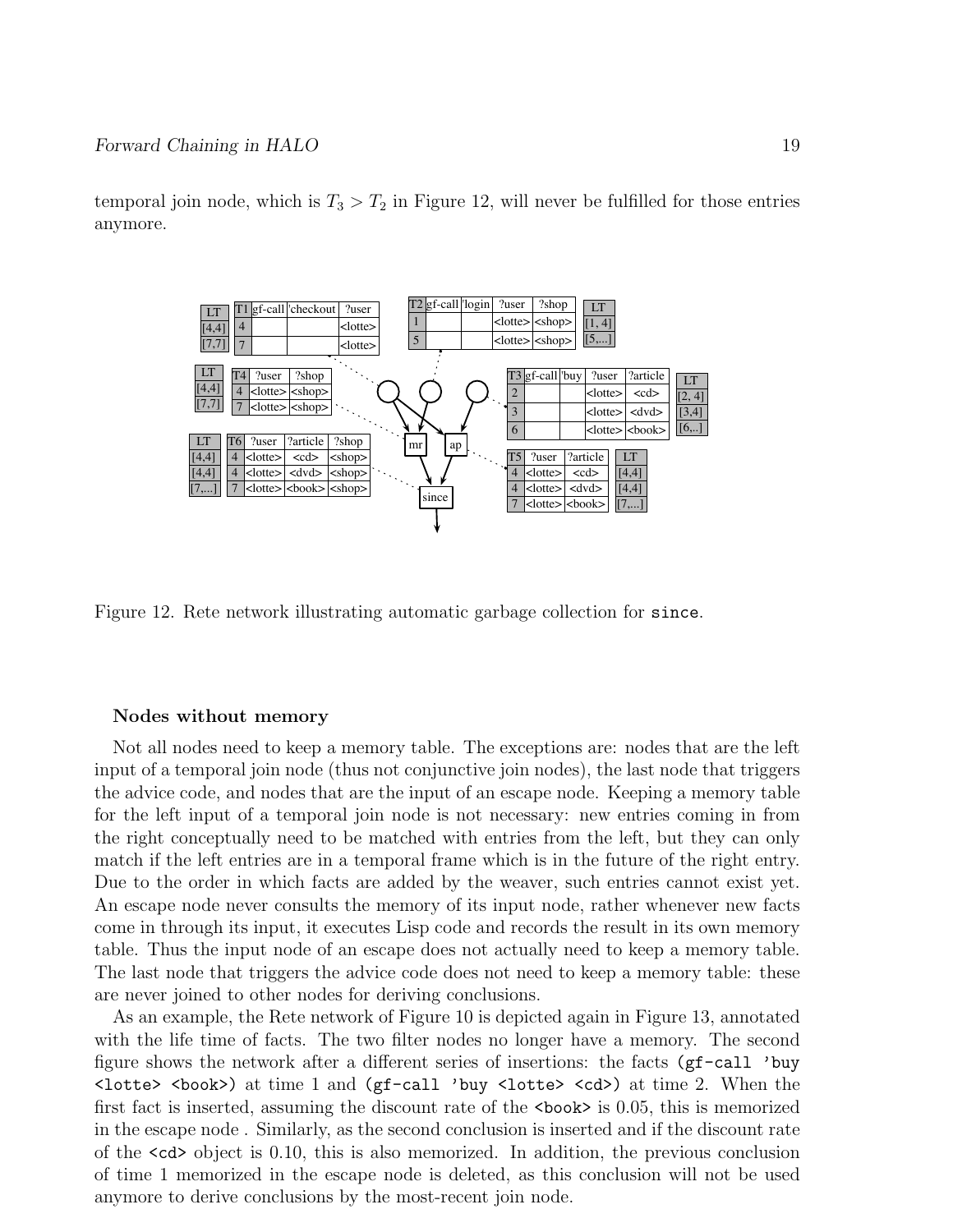

Figure 13. Rete network from Figure 10 annoted with life time of facts for garbage collection.

### Entries marked as no longer used

Obviously, in the case of a cflow join node, the entries that are marked as "no longer used" can in fact simply be removed. Note that this means that older entries in the memory table can become the most recent match again. This is why **cflow** nodes are an exception to the first case for garbage collection described above.

### 4.5. Evaluation on E-Shop Example

Table 1 shows the results of an evaluation of the garbage collection of memory tables. The evaluation was performed using an e-commerce application based on the running example of this paper (Section 2). The application was reported on in our earlier work [15] and is implemented in Lisp using the Hunchentoot web application framework [26]. The aspects installed on the application include one for giving discounts, another for popping up banner advertisements as a customer logs into the shop, and an additional aspect which implements a recommendation system as found on sites such as Amazon (i.e. "other users who bought this also bought ..."). The application was run with scripts simulating a series of users logging in, buying articles and checking out.

Table 1 shows statistics on the number of memory table entries for three scripts. The scripts differ in the number of operations done by the simulated users. The column labeled JPF shows the total number of join point facts produced by the weaver during the entire run of the application. The column labeled TFNE shows the total number of filter node entries that were created during the run of the application. Note that there is a large difference between the two numbers. Many join points were intercepted that did not match any conditions of any pointcut at all, and hence were all rejected by the filter nodes implementing these conditions. Hence no information about these join points is stored at all. The large difference between the numbers stems from the fact that, as further discussed in Section 4.6, our implementation of HALO does not currently employ any static analysis techniques, such as shadow weaving, to limit the amount of intercepted join points (see future work).

The column labeled TJNE shows the total number of entries made in the join nodes, in other words, the number of partial derivations. This number is naturally much larger than the number of filter node entries, as each entry from either input node of the join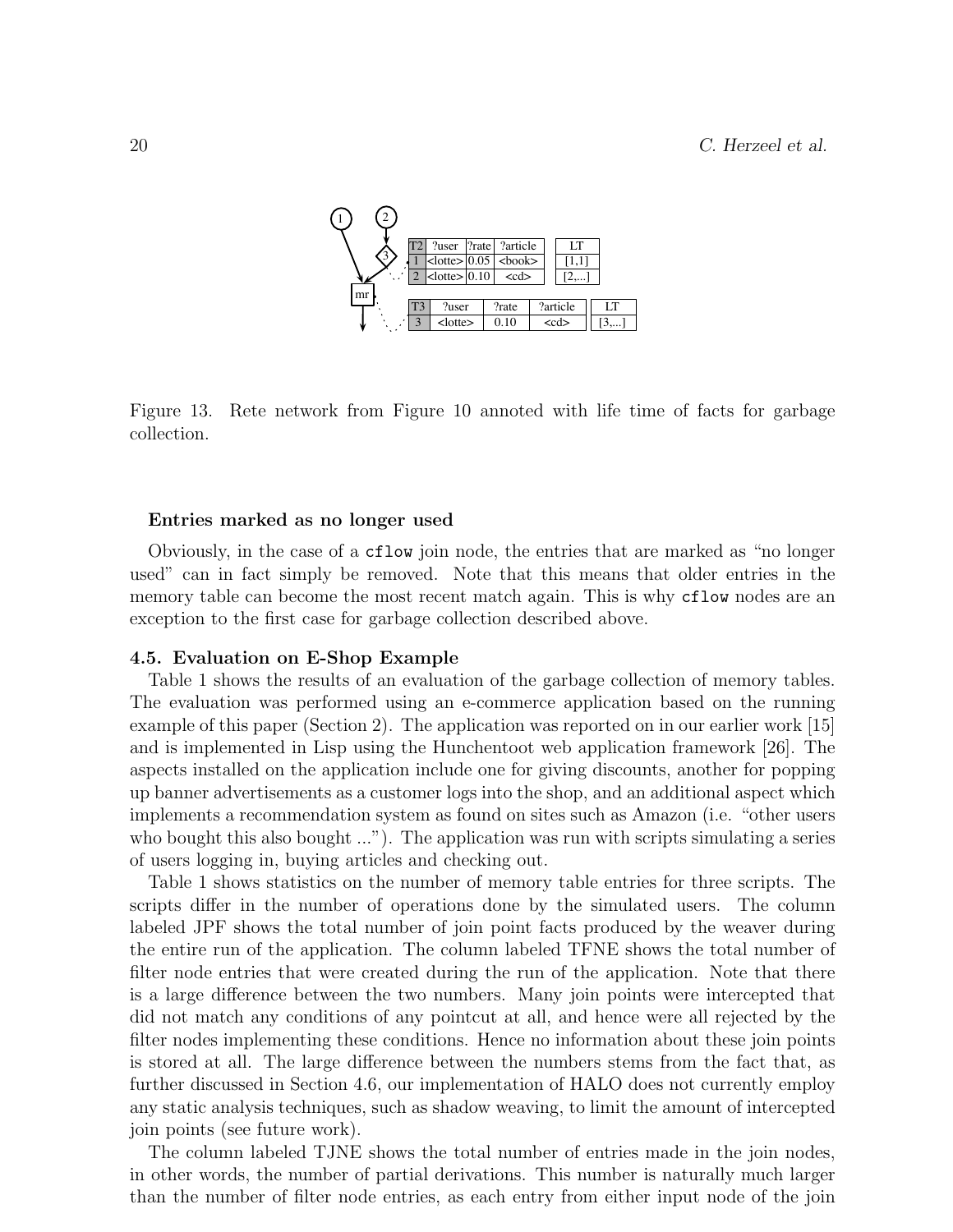| JPF   | <b>TFNE</b> | TJNE  | <b>RFNE</b> | RJNE | RTH(s) | RT(s) |
|-------|-------------|-------|-------------|------|--------|-------|
| 5948  | 294         | 9663  | 164         | 329  | 2.680  |       |
| 11799 | 378         | 17803 | 158         | 329  | 5.036  | 0.156 |
| 28853 | 731         | 49800 | 156         | 339  | 31.137 | 1.494 |

# Table 1

Benchmarks for memory table garbage collection on a Lisp E-commerce application.

node can be combined with several other ones from the other input node.

The columns RFNE and RJNE show the number of remaining entries at the end of the application run in respectively the filter nodes and join nodes. All other entries have been already removed at some point. The remaining entries are those that could still be needed for matching pointcuts if the application continued to run. As shown, many of the filter node entries, and particularly very many of the join node entries, are removed. The entries that remain at the end of the run remain fairly constant and consist mostly of entries that, because of the pointcuts used in this application, need to be remembered for the entire run of the application anyway.

Finally, the columns RTH and RT show an average runtime of the application for each script, respectively with aspects installed (RTH), and without any aspects installed and HALO fully deactivated (RT). This shows that our current implementation of HALO causes a large runtime overhead. This is in part because of the prototypical nature of the implementation. Our implementation of the Rete algorithm is currently designed for extensibility rather than efficiency. For example, it does not employ any compilation to machine form as described in Forgy's original work [11]. Also, as explained above, many join points are generated and then matched against all filter nodes. We expect a static analysis technique using shadow weaving to improve this, as explained in the next section.

To summarize, we can learn the following from Table 1: Our current implementation generates a high number of join point facts that are not recognized by any filter nodes. This number can potentially be reduced by employing static analysis techniques, such as shadow weaving. This should also reduce the runtime overhead, as discussed below.

On the other hand, there is also a relatively high number of entries in join nodes created during runtime, which are conceptually necessary and cannot be reduced by further optimization techniques – the possible combinations of input nodes simply induces this level of complexity. However, as the distinctive feature of our approach, many filter node entries are effectively removed at runtime when they become obsolete, keeping the total number of entries to a reasonably low size.

### 4.6. Further Optimization Strategies

The memory table garbage collection optimization strategy outlined in the previous sections is orthogonal to the shadow weaving optimization strategy performed in other logic-based pointcut languages [13,21]. In that optimization, which is based on abstract interpretation and partial evaluation, the pointcuts are statically analyzed to determine which join points never affect the matching of a pointcut so that the weaver does not need to intercept these join points. That optimization can be adapted to HALO as well: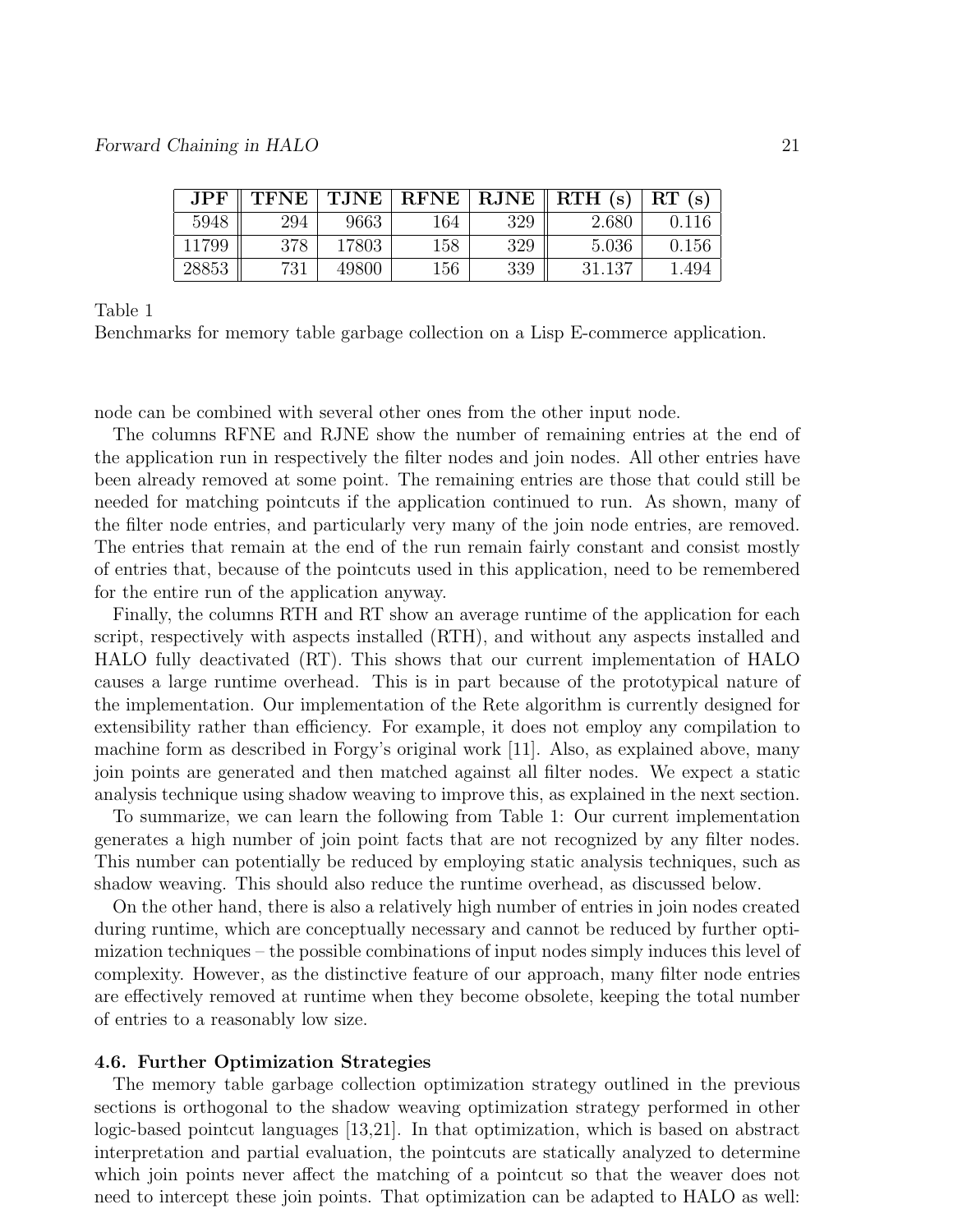For each shadow point one can record which filter nodes the join points from that shadow potentially match against. In many cases, this will actually be zero filter nodes, and thus no join point fact needs to be generated at all. In other cases, only a small subset of the filter nodes will have to be checked. In any case, we note that the shadow weaving optimization strategy is orthogonal to optimizing the join point history dynamically. Shadow weaving optimizes the join point history so that join points that are *never* relevant are not intercepted. The technique discussed in this paper optimizes the join point history so that join points that *are* relevant are removed when they are *no longer* relevant. This is further explained in the related work section in comparison with Alpha.

### 5. Related Work

### OReA & Hybrid Pointcuts

We have simplified the "hybrid pointcuts" mechanism [9] in this paper to an explicit escape. In the work of D'Hondt on OReA [9], the goal of "hybrid aspects" is to be transparent: A condition in a logic pointcut can be re-defined as a method, and vice versa. The pointcut language and base language are redefined so that when no rule is defined for a logic condition, the condition will be evaluated by sending a message instead. This can be easily achieved in HALO as well: If no rule exists for a logic condition, it is translated to an escape condition. However, we have not demonstrated this in this paper in order to focus on the issue of supporting "hybrid pointcuts" in a language like HALO that supports pointcuts over a history of join points. OReA also supports interaction from the base and advice languages with the rule language, which we have not considered in HALO so far. OReA is actually a family of logic pointcut languages, which includes a variant based on forward chaining. However, that variant of OReA is not based on the Rete network and lacks the necessary support for memorizing past evaluations of hybrid pointcuts. While OReA supports hybrid pointcuts in both directions in a transparent manner, it does not support pointcuts over a history of join points.

### Alpha

A closely related approach to our work is Alpha [21], a logic-based pointcut language for expressing pointcuts over a history of join points. Alpha includes information about the state of objects and the static structure of the program in the fact base. Full Prolog can be used to write pointcuts as logic queries over the historic fact base. A pre-defined set of logic rules for expressing temporal relations is provided, but this can be extended by the programmer. While Alpha also has a mechanism for letting the pointcut language interact with the base program, as discussed in Section 4.2, the use of standard Prolog only allows interaction with the base program at the current join point. So (as discussed in Section 2), this means the "past rate discounting" aspect must be expressed as two pointcuts and pieces of advice. Thus, while Alpha is more expressive than HALO in terms of providing a richer join point model and the use of full Prolog to reason about the past history of join points, it is also less expressive with regard to the extent to which hybrid pointcuts can interact with the base program. Because of the open set of temporal predicates, partial evaluation of pointcuts is used to optimize the memory required to keep the historic fact base. The analysis is done statically and determines which join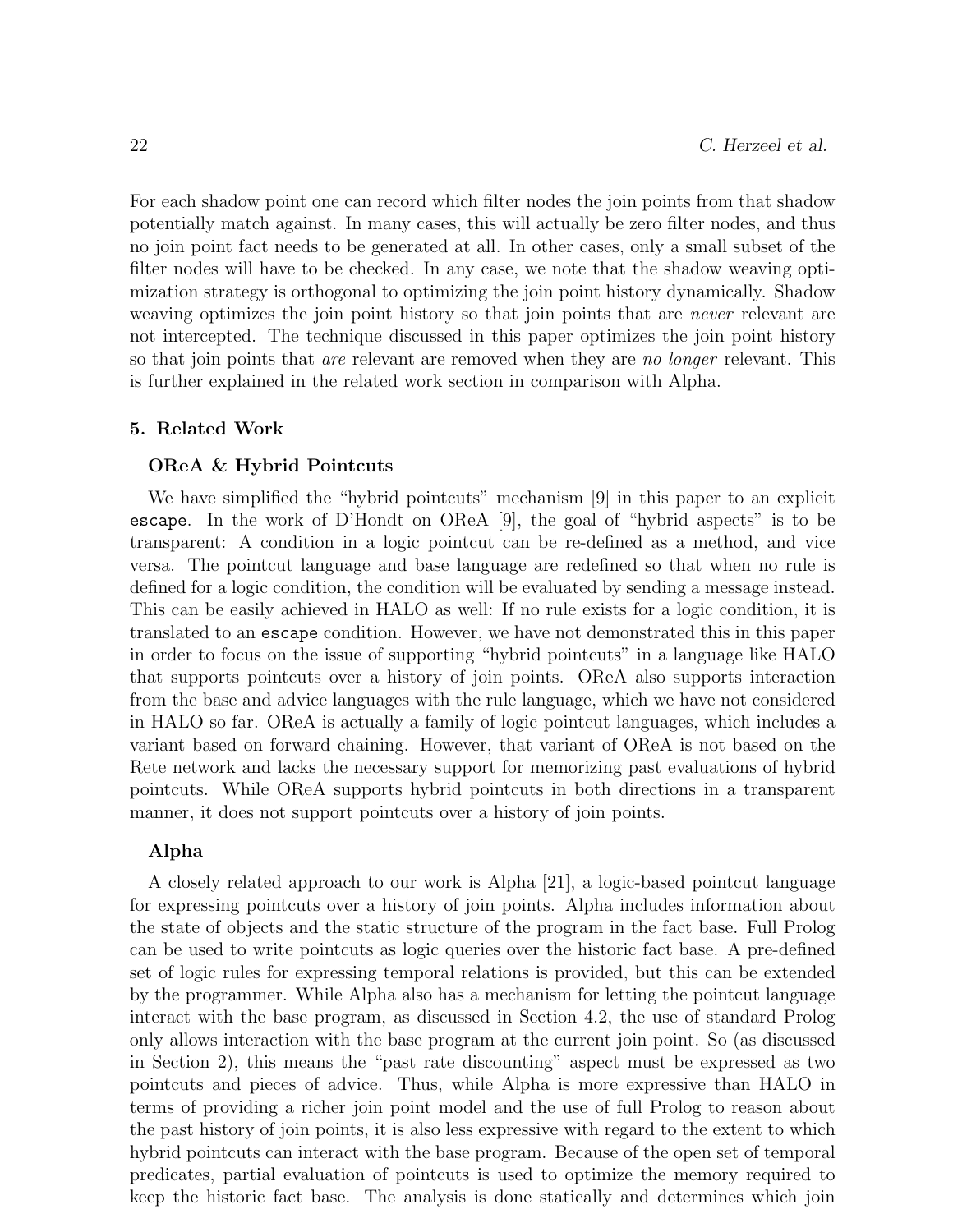points may possibly affect pointcuts. For these, the shadow weaving technique wellknown in aspect weaver construction is applied so that only those join points are actually intercepted. A similar technique can be used in HALO, though this is an area of future work. In Alpha, the join points that are intercepted are kept in the fact base indefinitely, except if the static analysis can determine that they are only used in matching pointcuts as the current join point and not as past join points. Thus, if a pointcut expresses the equivalent of HALO's most-recent predicate, information about all join points matching the most-recent condition is kept indefinitely. In contrast, in HALO, the set of temporal predicates is fixed, which means the implementation knows about the semantics of the predicates, which is exploited to perform a dynamic analysis of the fact base so that matches are removed from memory tables if they are no longer relevant.

### Context-Aware Aspects in Reflex

Reflex is a kernel for multi-language aspect-oriented programming, implemented as an object-oriented framework. In earlier work, the framework was extended with the necessary support for context-aware aspects, which also allows embedding base code in pointcuts, as well as referring to past join points [24]. In that framework, context definitions can be implemented as objects with a method that indicates whether the context is active. The proposed pointcut language does not allow pointcuts over past join points. Rather, the framework provides support for defining "context restrictors" that can be used in a pointcut to restrict it not just based on the current join point but also on past activations of a context, for example, depending on whether a context was active during the creation of the object in which the current join point occurs. Internally, these restrictors add additional pointcuts and advice to the program to capture the state of the context objects for later reference. In HALO, this splitting of pointcuts into parts that are evaluated at different times, and keeping the past state exposed by contexts automatically, arises from the Rete network.

### EAOP, J-Lo & Tracematches

In several other approaches that allow expressing pointcuts over a history of join points, including EAOP  $[10]$ , Tracematches  $[1]$  and J-LO  $[6]$ , implementation strategies based on state machines are investigated. The state machines are used to evaluate temporal relations between pointcuts, which in the Tracematches and J-LO approaches are expressed in AspectJ. The state machine formalism inherently does not support a memory, thus when variable sharing is allowed between the non-temporal AspectJ pointcuts, this requires an additional form of memory. On the other hand, the logic chaining formalism we have started from in this paper inherently uses such a memory. As for interaction with the base language, current versions of Tracematches extend AspectJ with a let pointcut similar to the escape discussed in this paper [23], but this mechanism is not covered in [1] and [2], and only examples for accessing the current join point reflection object are discussed in [3]. Furthermore, a let pointcut condition is limited to using variables from its enclosing symbol, i.e. only variables defined at the current join point, in contrast with HALO's escape predicate which also allows use of variables defined at past join points.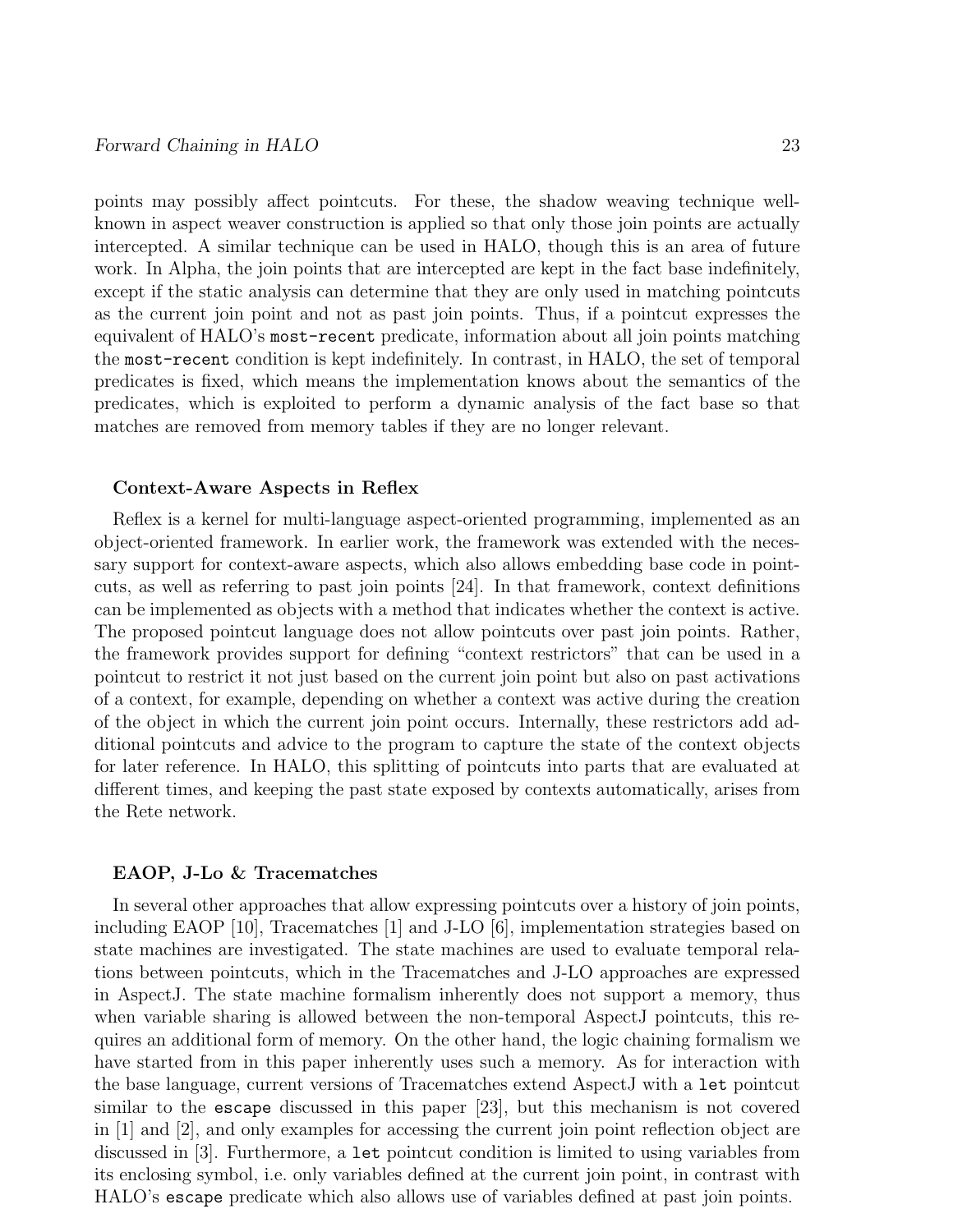# Rete

Work by Teodosiu and Pollak [25], and more recent work by Berstel [4], propose extensions of the Rete algorithm for temporal event management. No foundation based on temporal logic is considered, i.e. temporal constraints are expressed only over explicit timestamps, and no higher-order predicates for expressing temporal relations are provided. Furthermore, the temporal constraints always involve a fixed interval of past events, which is motivated by the need to garbage collect memory table entries. In contrast, we have shown how an appropriate most recent join point matching semantics for the temporal predicates still allows for garbage collection.

### 6. Conclusions and Future Work

As stated in the introduction, the contributions of this paper are three-fold. Firstly, we introduced a novel temporal logic-based pointcut language which has features for expressing pointcuts over a history of join points and allowing interaction with the base language. The language is dubbed "HALO".

Secondly, we introduced forward chaining as an implementation mechanism for such a language. Earlier work on similar logic-based languages, such as Alpha and OReA, support either feature but not a combination of both. As we have shown, the backward chaining evaluation strategies used in those approaches are insufficient for supporting the combination. We demonstrated the Rete algorithm as a particular forward chaining algorithm that can support a language that combines both features. We showed how Rete can be extended with support for verifying temporal relations between facts and interacting with the base language.

Thirdly, we demonstrated how the Rete network can be further optimized such that keeping a full history of join point facts is not necessary. Only nodes that are the right input of a temporal node actually need a memory table. Furthermore, because the set of temporal predicates is built-in in the language (rather than an open set), the known semantics of these predicates can be exploited to perform a dynamic analysis of the memory tables. Certain nodes can perform a garbage collection of their previous entries in the memory table when new entries are made.

As future work, we consider extending HALO with predicates that offer a static model of the base application, as in other logic-based pointcut languages [13,21]. Predicates for such a model could be easily added, and would exist in the temporal Rete network as facts that are eternally true. HALO does not currently support recursive rules, which have so far not been proven useful in our examples, and the restriction allows rules to simply be inlined. In previous work, recursive rules have been proven useful for writing pattern-based pointcuts that detect recursive patterns in the static model of the base application [13]. Rete can support recursive rules, but the impact of our additions, especially the escape predicate, needs to be further investigated. Furthermore, while the temporal relations expressed by the current set of built-in higher-order temporal operators are similar to the pre-defined time stamp comparison predicates used in Alpha [21], the use of full Prolog in the latter potentially allows additional temporal relations to be expressed. We are currently investigating additional temporal predicates for expressing more interesting temporal relations.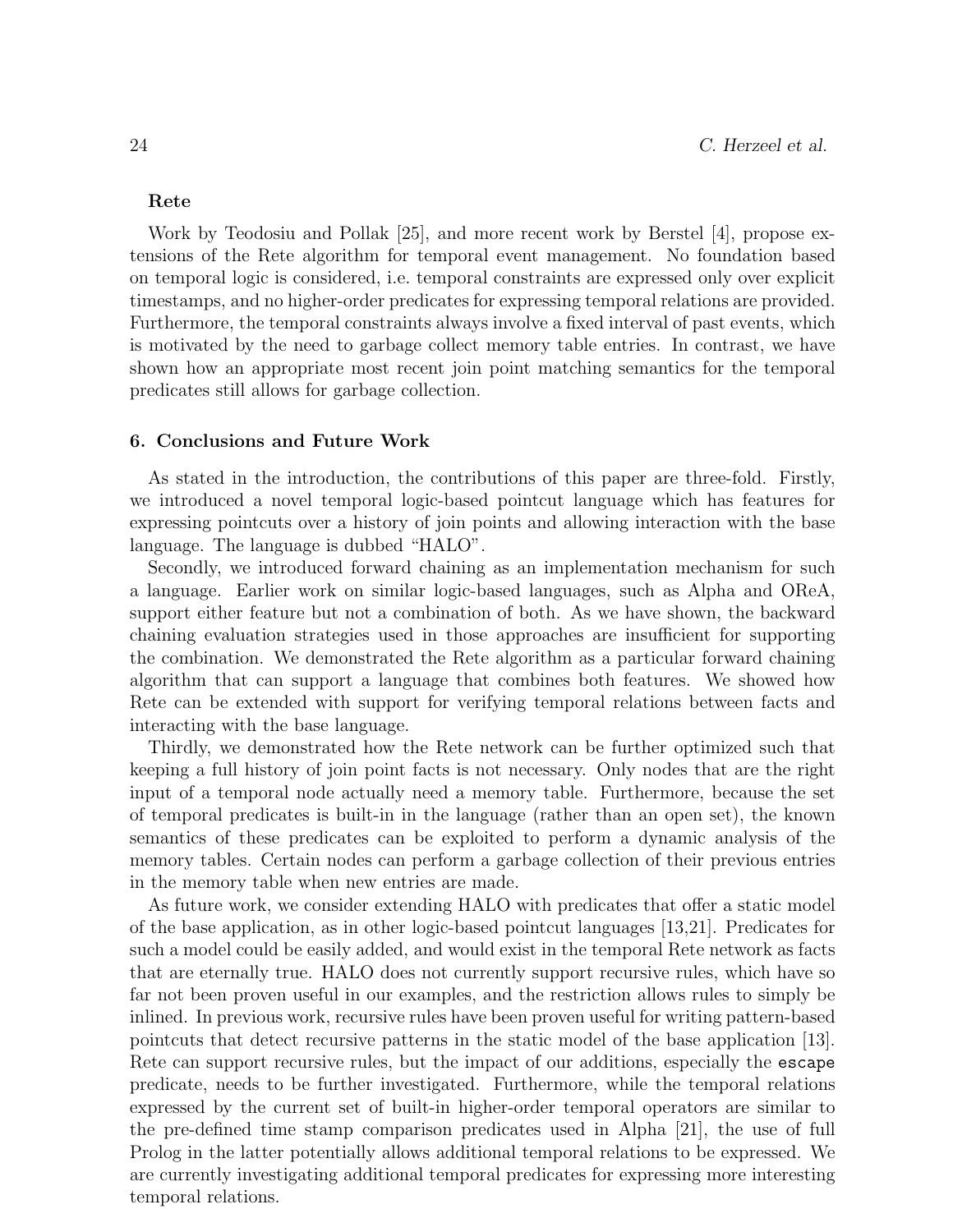# Acknowledgements

This work was supported in part by the AOSD-Europe Network of Excellence, European Union grant no. FP6-2003-IST-2-004349. Charlotte Herzeel and Coen De Roover are funded by a doctoral scholarship of the Institute for the Promotion of Innovation through Science and Technology in Flanders (IWT-Vlaanderen), Belgium. Pascal Costanza is funded by the Institute for the Promotion of Innovation through Science and Technology in Flanders (IWT-Vlaanderen).

# REFERENCES

- 1. Chris Allan, Pavel Avgustinov, Aske Simon Christensen, Laurie Hendren, Sascha Kuzins, Ondřej Lhoták, Oege de Moor, Damien Sereni, Ganesh Sittampalam, and Julian Tibble. Adding trace matching with free variables to aspectj. In OOPSLA '05: Proceedings of the 20th annual ACM SIGPLAN conference on Object oriented programming, systems, languages, and applications, pages 345–364, New York, NY, USA, 2005. ACM Press.
- 2. Pavel Avgustinov, Eric Bodden, Elnar Hajiyev, Laurie Hendren, Ondrej Lhotak, Oege de Moor, Neil Ongkingco, Damien Sereni, Ganesh Sittampalam, Julian Tibble, and Mathieu Verbaere. Aspects for trace monitoring. In Invited paper at FATES/RV 2006, 2006.
- 3. Pavel Avgustinov, Julian Tibble, Eric Bodden, Ondrej Lhotak, Laurie Hendren, Oege de Moor, Neil Ongkingco, and Ganesh Sittampalam. Efficient trace monitoring. Technical Report abc-2006-1, ABC Group, 2006.
- 4. Bruno Berstel. Extending the rete algorithm for event management. In Proceedings of the Ninth International Symposium on Temporal Representation and Reasoning, page 49, Washington, DC, USA, 2002. IEEE Computer Society.
- 5. Daniel Bobrow, Linda DeMichiel, Richard Gabriel, Sonya Keene, Gregor Kiczales, and David Moon. Common lisp object system specification. Lisp and Symbolic Computation, 1(3-4):245–394, January 1989.
- 6. Eric Bodden. J-LO A tool for runtime-checking temporal assertions. Master's thesis, RWTH Aachen university, 2005.
- 7. Christoph Brzoska. Temporal logic programming with bounded universal modality goals. In Proceedings of the Workshop on Executable Modal and Temporal Logics, pages 21–39, London, UK, 1993. Springer Verlag.
- 8. Jacques Cohen. Describing prolog by its interpretation and compilation. Commun. ACM, 28(12):1311–1324, 1985.
- 9. Maja D'Hondt and Viviane Jonckers. Hybrid aspects for weaving object-oriented functionality and rule-based knowledge. In Proceedings of the Fourth International Conference on Aspect-Oriented Software Development, pages 132–140, New York, NY, USA, 2004. ACM.
- 10. Rémi Douence, Olivier Motelet, and Mario Südholt. A formal definition of crosscuts. In REFLECTION '01: Proceedings of the Third International Conference on Metalevel Architectures and Separation of Crosscutting Concerns, pages 170–186, London, UK, 2001. Springer-Verlag.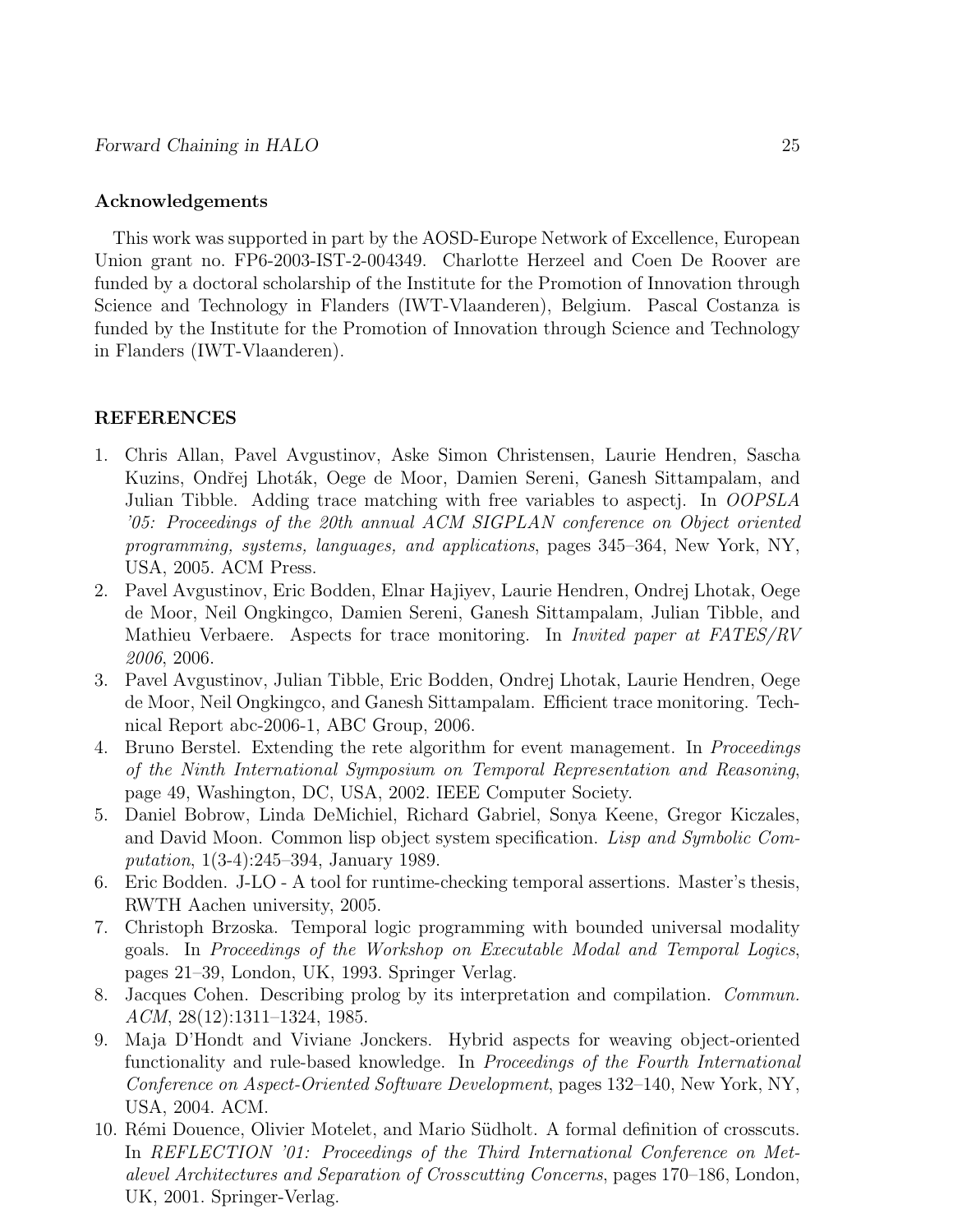- 11. Charles L. Forgy. Rete: A fast algorithm for the many pattern/many object pattern match problem. Artificial Intelligence,  $19(1)$ :17 – 37, September 1982.
- 12. Manolis Gergatsoulis. Temporal and modal logic programming languages. In A. Kent and J. G. Williams, editors, Encyclopedia of Microcomputers, volume 27, pages 393– 408, New York, 2001. Marcel Dekker, Inc.
- 13. Kris Gybels and Johan Brichau. Arranging language features for more robust patternbased crosscuts. In Proceedings of the Second International Conference on Aspect-Oriented Software Development, pages 60–69, New York, NY, USA, 2003. ACM.
- 14. Wilke Havinga, Istvan Nagy, Lodewijk Bergmans, and Mehmet Aksit. Detecting and resolving ambiguities caused by inter-dependent introductions. In Proceedings of 5th International Conference on Aspect-Oriented Software Development, AOSD2006, pages 214 – 225, New York, NY, USA, 2006. ACM.
- 15. Charlotte Herzeel, Kris Gybels, and Pascal Costanza. Modularizing crosscuts in an e-commerce application in Lisp using HALO. In Proceedings of the International Lisp Conference 2007, 2007.
- 16. Gregor Kiczales, Jim des Rivières, and Daniel G. Bobrow. The Art of the Metaobject Protocol. MIT Press, 1991.
- 17. Gregor Kiczales, Erik Hilsdale, Jim Hugunin, Mik Kersten, Jeffrey Palm, and William G. Griswold. An overview of aspectj. In *ECOOP '01: Proceedings of the* 15th European Conference on Object-Oriented Programming, pages 327–353, London, UK, 2001. Springer-Verlag.
- 18. Gregor Kiczales, John Lamping, Anurag Mendhekar, Chris Maeda, Cristina Videira Lopes, Jean-Marc Loingtier, and John Irwin. Aspect-oriented programming. In Mehmet Aksit and Satoshi Matsuoka, editors, *Proceedings of the European conference* on Object-Oriented Programming, volume 1241, pages 220–242, Berlin, Heidelberg, and New York, jun 1997. Springer-Verlag.
- 19. Gregor Kiczales and Mira Mezini. Separation of concerns with procedures, annotations, advice and pointcuts. In European Conference on Object-Oriented Programming, ECOOP 2005, pages 195 – 213. Springer-Verlag, 2005.
- 20. Robert Kowalski. Predicate logic as programming language. In IFIP Congress, pages 569–574, 1974. Reprinted in Computers for Artificial Intelligence Applications, (eds. Wah, B. and Li, G.-J.), IEEE Computer Society Press, Los Angeles, 1986, pp. 68–73.
- 21. Klaus Ostermann, Mira Mezini, and Christoph Bockisch. Expressive pointcuts for increased modularity. In European Conference on Object-Oriented Programming, pages 214–240, 2005.
- 22. Stuart Russell and Peter Norvig. Artificial Intelligence: A Modern Approach. Prentice-Hall, Englewood Cliffs, NJ, 2nd edition edition, 2003.
- 23. Ganesh Sittampalam. Abc version 1.1.1 release announcement. http://abc.comlab.ox.ac.uk/archives/announce/2006-Mar/0000.html.
- 24. Eric Tanter, Kris Gybels, Marcus Denker, and Alexandre Bergel. Context-aware ´ aspects. Lecture Notes in Computer Science, Proceedings of the 5th International Symposium on Software Composition (SC 2006), 4089:227–242, 2006.
- 25. Dan Teodosiu and Gunter Pollak. Discarding unused temporal information in a production system. In Int. Conf. on Information and Knowledge Management, Baltimore, 1992.